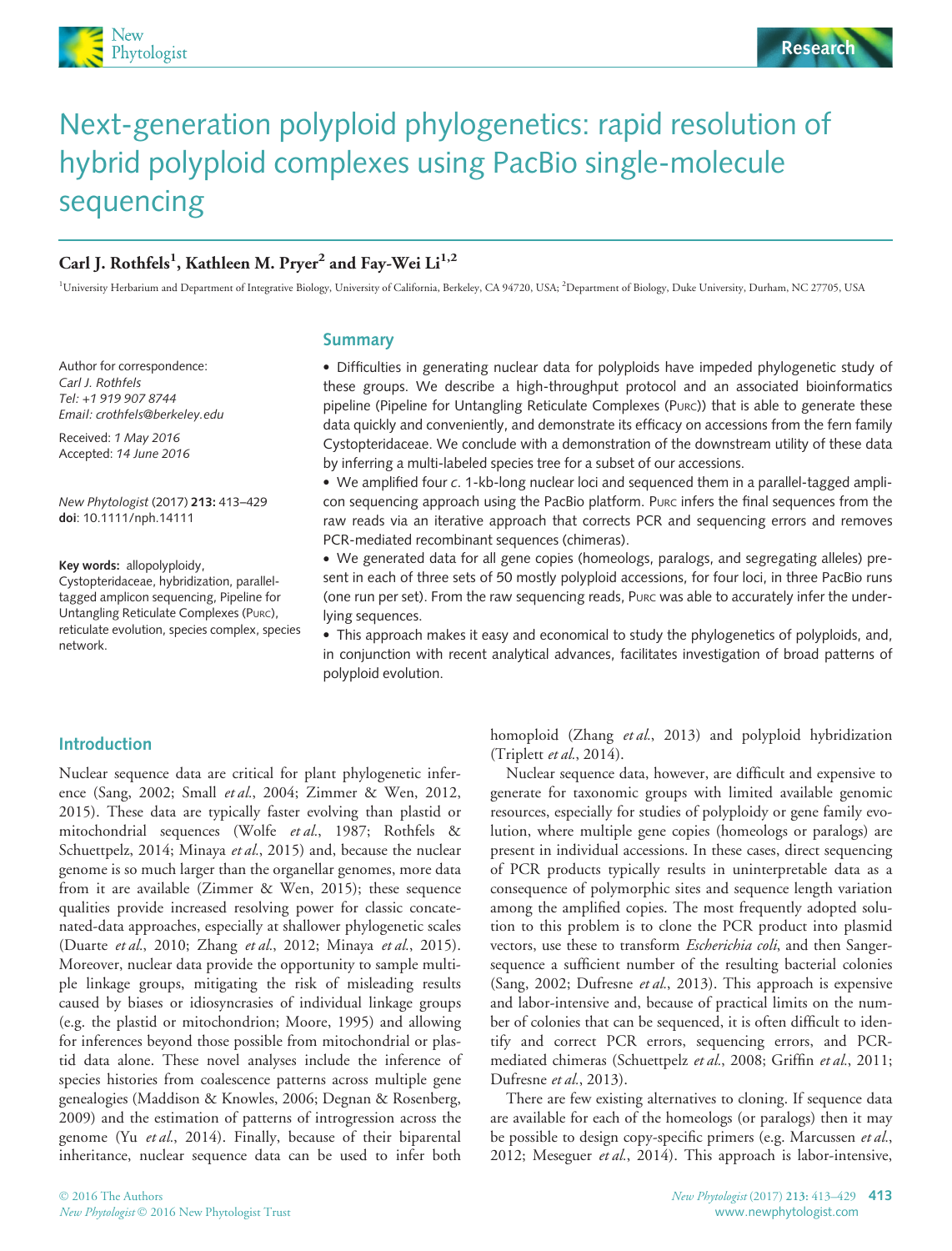and requires that all copies be pre-identified and sufficiently distinct from each other, so that copy-specific primers can be designed. Alternatively, if the copies have no length differences, then polymorphisms can be visually identified (e.g. Shepherd et al., 2008). This approach requires that there not be indels among the copies, so it is largely limited to more slowly evolving sequences, and some method is needed to phase the substitutions into haplotypes. Finally, single-molecule PCR (with template so dilute that most successful reactions will start from only a single target sequence) can be used (Marcussen *et al.*, 2012), but this approach is labor-intensive, technically challenging, and prone to high levels of PCR error. These difficulties have long impeded the study of polyploid groups (Ramsey & Schemske, 2002; Schuettpelz et al., 2008; Dufresne et al., 2013; Ramsey & Ramsey, 2014; Soltis et al., 2014), which is especially problematic given the high frequency of polyploidy in plants, and the ecological and evolutionary significance of the process of polyploidization (Otto & Whitton, 2000; Otto, 2007; Martin & Husband, 2009; Wood et al., 2009; Husband et al., 2013; Mable, 2013; De Storme & Mason, 2014; Estep et al., 2014).

A convenient and cost-effective method for generating longread DNA sequence data for multiple independent loci, from multiple polyploid accessions (and their diploid relatives), is sorely needed to overcome this data deficit. Recent developments in next-generation sequencing technologies have brought us much closer to this goal (Twyford & Ennos, 2011; McCormack et al., 2013; Zimmer & Wen, 2015). In particular, the work of Griffin et al. (2011) demonstrated the utility of next-generation sequencing for resolving polyploid complexes. Subsequent workers have elaborated upon this general approach or refined it for other purposes. However, these studies tended to focus on generating single-copy data (so were limited to inferring a maximum of one or two alleles at a given locus; Zieliński et al., 2013; Barrow et al., 2014; Wielstra et al., 2014; Feng et al., 2016), or, as in Griffin *et al.* (2011), were applicable only to short sequences  $\leq 500$  bp per locus; Gholami et al., 2012; Wielstra et al., 2014; Uribe-Convers et al., 2016). Approaches that were able to generate longer sequences did so by assembling shorter reads (from 454 Life Sciences, Branford, CT, USA or Illumina MiSeq runs, Illumina Inc., San Diego, CA, USA) and thus required additional bioinformatic steps to phase the sequences (Bybee et al., 2011; Gholami et al., 2012; O'Neill et al., 2013; Zielinski et al., 2013; Barrow et al., 2014; Feng et al., 2016), or required that reference sequences of all potential homeologs be available (Brassac & Blattner, 2015). The former approaches are not able to correctly phase single nucleotide polymorphisms (SNPs) separated by too large a region of invariable sequence, and the latter approach requires cloning and Sanger sequencing and requires all homeologs to be present (and sequenced) in the subset of accessions selected as the references. Finally, these methods typically require relatively involved data preparation steps (DNA shearing, barcode ligations, multiple purifications and quantifications, etc; Bybee et al., 2011; Gholami et al., 2012; O'Neill et al., 2013; Brassac & Blattner, 2015; Feng et al., 2016) and some entail two rounds of PCR amplifications, increasing the prevalence of PCR errors in the amplicon pool (Bybee et al., 2011; Gholami et al., 2012).

Aside from amplicon sequencing approaches, sequence data for polyploids (or for gene families, etc.) could be generated through reduced genome complexity techniques. Eaton (2014), for example, developed a pipeline to extract homologous sequences from RADseq data and methods are available to do the same with transcriptome data (e.g. Yang & Smith, 2014). However, reduced complexity approaches to data generation (RADseq, target enrichment, RNAseq, etc.) have significant requirements before they generate useful phylogenetic data, or are ill-suited to complex polyploid genomes.

Here, we describe an amplicon-sequencing method for generating long  $(c. 1 \text{ kb})$  sequences from multiple loci (nuclear, plastid, or mitochondrial), from multiple accessions, focusing on cases where individual accessions are expected to contain multiple distinct copies of each locus. We first describe a molecular laboratory protocol, utilizing the PacBio sequencing platform (Pacific Biosciences, Menlo Park, CA, USA), that generates data relatively quickly and cheaply and does not require any sequence phasing or assembly. This protocol yields all the copies (alleles, homeologs, or paralogs) amplified by a given primer pair, for each accession. We then describe the Pipeline for Untangling Reticulate Complexes (PURC), the associated bioinformatics package that takes as input the raw PacBio reads and infers the true biological sequences, producing alignments for each locus, with each sequence labeled according to its source accession and its depth of sequencing coverage. The efficacy of this combined wet lab/ bioinformatics approach is demonstrated by generating data for four nuclear loci for a sample of mostly polyploid accessions from the fern family Cystopteridaceae. Finally, we use a subset of our accessions to illustrate how this approach can allow for novel evolutionary insights, by inferring a multilocus 'species network' that is analogous to a species tree, but includes the inference of reticulations for the allopolyploid accessions.

## Materials and Methods

#### Molecular laboratory protocol

Our molecular laboratory protocol follows three steps: PCR amplification of the loci of interest, sample pooling, and sequencing on the PacBio RS II platform. The PCR amplifications are performed with barcoded primers, removing any need for ligation steps. For our pilot study we used the 48 16-base barcodes (without padding) provided by Pacific Biosciences (available in the Dryad Digital Repository: doi: [10.5061/dryad.dj82k](http://dx.doi.org/10.5061/dryad.dj82k)). To reduce primer costs, we barcoded only the forward primers, and reused barcodes within runs for taxonomic groups that could be distinguished phylogenetically (see the description of the bioinformatics pipeline in the next section). The number of accessions that can be included in a run varies with the length of the target loci, the expected ploidy of the accessions, and the desired coverage; in our pilot study we limited each run to  $c$ . 700 potential target sequences (where each diploid accession, given that it has two copies of the genome, contributes two target sequences per locus, etc.). This cut-off corresponds to  $c$ . 50 mostly polyploid accessions for four loci per run (based on the P4-C2 sequencing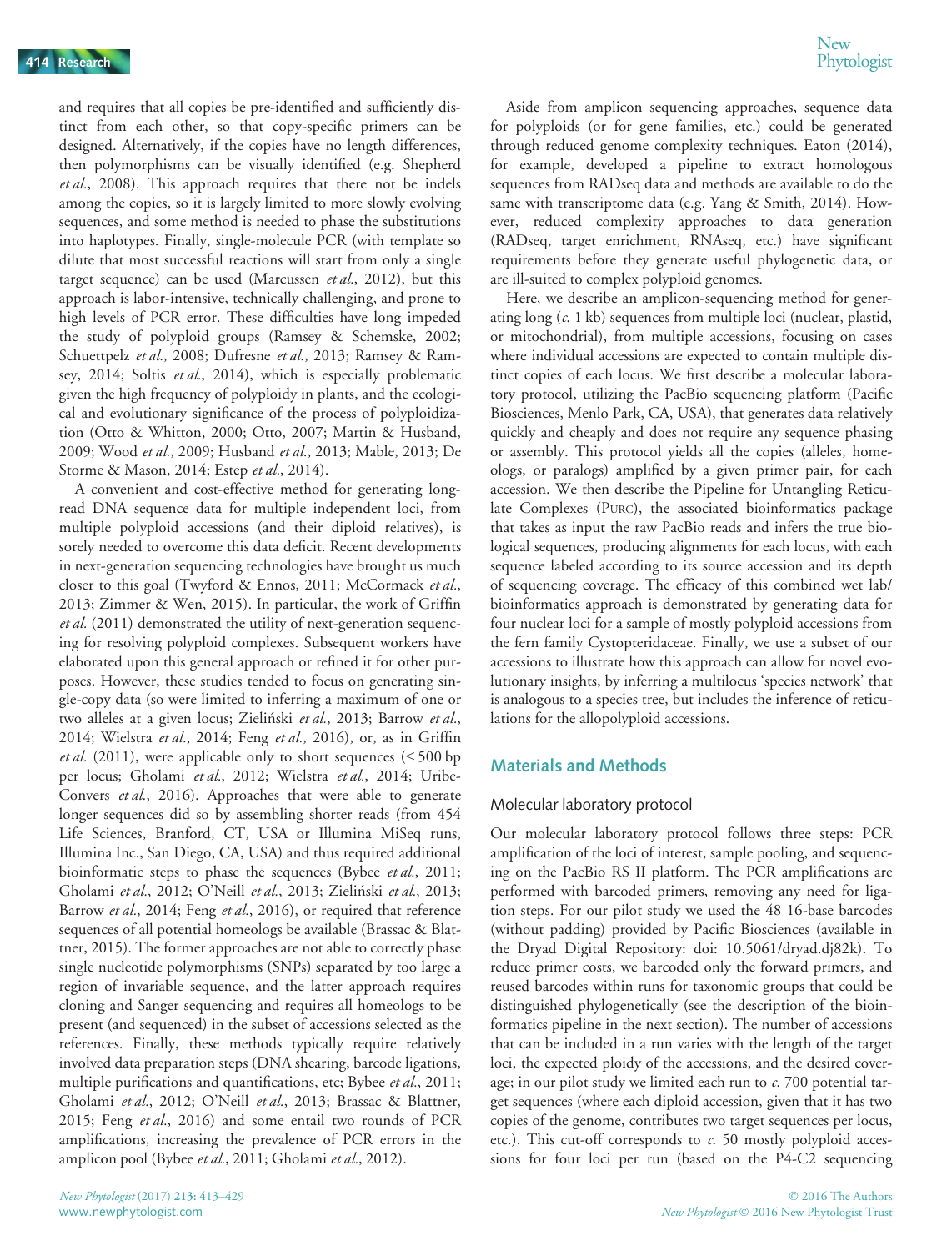chemistry; with the recently released reagents – the P6-C4 chemistry – at least 1000 potential targets could be included). The amplified regions to be pooled in a single sequencing run should all be approximately the same length (Pacific Biosciences recommends that pooled amplicons be within 15% of the mean length of that pool; Pacific Biosciences, 2016), otherwise the short regions may be preferentially sequenced, resulting in poorer coverage of the longer regions. Here, we selected regions that ranged from c. 900 to c. 1100 bp. No special steps need to be taken for the PCR amplifications, and the resulting amplicons were not cleaned or purified before library preparation (Pacific Biosciences does recommend purifying the pooled amplicons before library preparation – doing so many improve the method's performance; Pacific Biosciences, 2016).

Each PCR product was run on an agarose gel to confirm amplification success, and to allow the samples to be pooled in approximately equal concentrations. We adopted a very coarse quantification scheme by scoring each band, by eye, on a fivepoint scale ranging from 'very weak' to 'very strong'. Based on our preliminary quantification of DNA concentrations using a nanodrop, we estimated these five band strength categories to roughly correspond to DNA concentrations of 10, 15, 20, 30 and 50 ng  $\mu$ l<sup>-1</sup>, respectively, and we used these concentration estimates to pool equal masses of DNA from each sample, aiming for a final pooled sample of at least  $2 \mu$ g of DNA in a 150- $\mu$ l volume. This method of sample standardization is very quick and inexpensive, and was sufficient to yield good coverage of our target sequences (see the 'Nuclear data from polyploids: a case study' section). However, researchers interested in sequencing more targets per run may wish to standardize their amplicons more rigorously.

The pooled sample was then sequenced on a single PacBio SMRT cell, utilizing PacBio's 'Circular Consensus Sequencing' (CCS) technology (Travers et al., 2010). With average sequencing lengths of  $> 4$  kb on the P4-C2 chemistry ( $> 10$  kb on the latest P6-C4 chemistry; Pacific Biosciences, 2015), a given 1-kb target gets an average of four sequencing laps; the final sequence delivered is the consensus of those laps. Because PacBio sequencing errors occur randomly (Eid et al., 2009), the individual laps are unlikely to share the same errors, and the consensus sequences are highly accurate. An example file for sample tracking and library construction (amplicon pooling) is available in the Dryad Digital Repository (doi: [10.5061/dryad.dj82k\)](http://dx.doi.org/10.5061/dryad.dj82k).

## Bioinformatics pipeline

To process the raw sequencing reads, we developed an integrated, command-line based pipeline: Pipeline for Untangling Reticulate Complexes (PURC). PURC is written in PYTHON and settings are controlled via a configuration file. It requires PYTHON 2.7 or later (but is not compatible with PYTHON 3), BIOPYTHON v.1.6 or later (Cock et al., 2009), BLAST+ v.2.2.30 or later (Camacho et al., 2009), and comes packaged with three additional dependencies: CUTADAPT (Martin, 2011), MUSCLE (Edgar, 2004), and USEARCH (Edgar, 2010). PURC takes as input a FASTA file of raw amplicon sequence reads, de-multiplexes the amplicon pool, and then clusters the sequences into alleles (henceforth we will use 'alleles' loosely, to

refer to all unique biological sequences present, including segregating alleles, homeologs, and paralogs). The full pipeline consists of five main steps: (1) de-multiplexing: primer and barcode sequence removal; annotation of reads with locus and source accession name; separation of reads by locus and accession; (2) read clustering and chimera removal (performed four times, iteratively); (3) consensus sequence computation, for each cluster; (4) final clustering and chimera removal; (5) inferring alignments for each locus.

Preliminary investigations indicated that a small fraction of the PacBio CCS reads were interlocus 'concatemers' (chimeras of two separate loci), presumably introduced during the PacBio library preparation, through SMRTbell-mediated sequence fusion (Fichot & Norman, 2013). Therefore, step 1 begins with the option to split these sequences into their component singlelocus sequences and recycle them back into the data for analysis. PURC then uses BLAST (Camacho et al., 2009) to identify the barcode sequences, with the option of using a more sensitive (and slower) Smith–Waterman local alignment approach (Smith & Waterman, 1981) on those sequences where BLAST fails to locate a barcode (Fig. 1). PURC additionally includes the option to restrict the search for barcodes to the ends of the sequence reads, allowing the user to avoid spurious matches to nonbarcode regions in the middle of the sequences. The reads are annotated with the barcode number, and PURC removes the primers and any residual barcode sequences using CUTADAPT (Martin, 2011).

PURC then BLASTs the reads against a list of user-supplied reference sequences (Fig. 1), extracting the locus and group information from the best-matching reference sequence. The 'group' indicates the user-determined division of the accessions into phylogenetically distinct groups (e.g. different genera); this allows the de-multiplexing of sequences from divergent taxa that share the same barcode. PURC then completes the annotation by matching each unique combination of barcode, locus, and group attributes with the source accession, using a user-provided mapping file, and separates the annotated reads according to their locus and accession.

To infer the alleles from these raw amplicon sequences – step 2 – PURC performs four rounds of clustering using USEARCH's cluster\_fast algorithm (Edgar, 2010). For each round, the consensus sequences of the previous round's clusters are used as input, and between each clustering step PURC interjects USEARCH's UCHIME function (Edgar et al., 2011) to remove potential PCR-mediated recombinants (chimeras; Fig. 1). Users can adjust the minimum per cent sequence identity necessary for sequences to be clustered together, and the minimum cluster size necessary for the cluster to be retained, for each of the four clustering rounds; the UCHIME settings can also be changed. In step 3, the constituent reads from each remaining cluster are aligned with MUSCLE (Edgar, 2004) and their consensus sequences calculated. This step corrects any errors in the initial consensus sequences that were propagated through the iterative clustering steps, and allows us to use MUSCLE instead of USEARCH for the alignments underlying these final consensus sequences. In step 4, these consensus sequences are in turn clustered and run through UCHIME one more time (Fig. 1), producing a final set of allele sequences for each accession for each locus. In the final step (step 5), PURC gathers the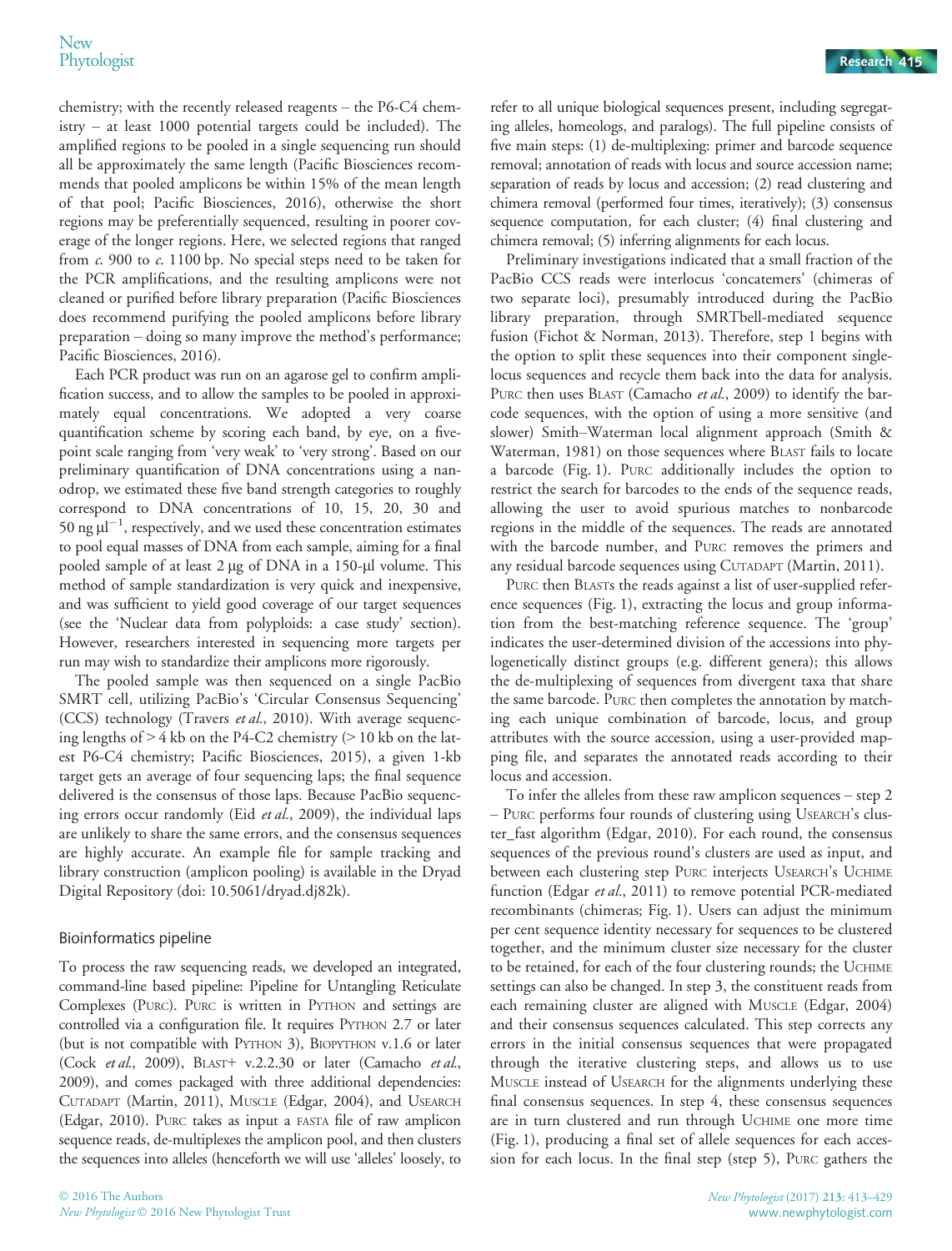

Fig. 1 The bioinformatic Pipeline for Untangling Reticulate Complexes (PuRc). Input files are outlined in red and output files in blue. The two versions of PURC (PURC.PY and PURC\_RECLUSTERER.PY) operate on the input files at starting points A and B, respectively (highlighted in yellow).

allele sequences for each locus from all accessions, and aligns them using MUSCLE (Edgar, 2004), producing a set of single-locus alignments ready for downstream phylogenetic analyses (Fig. 1).

Two versions of PURC are available: one that performs the entire workflow (PURC.PY), and another (PURC\_CLUSTERER.PY) that performs only the clustering and chimera-killing steps – the later script takes as input the FASTA file produced by the full PURC, with the sequences already annotated with their locus and source accession (starting point B in Fig. 1). The settings for PURC\_CLUS-TERER.PY are set at the command line, rather than through a configuration file, allowing for easy batch scripting. Both PURC scripts are available from Bitbucket ([https://bitbucket.org/croth](https://bitbucket.org/crothfels/purc)[fels/purc](https://bitbucket.org/crothfels/purc)), along with installation instructions, tutorials, examples, and additional documentation.

#### Nuclear data from polyploids: a case study

We tested our molecular laboratory protocol and bioinformatics pipeline on accessions from the fragile fern family (Cystopteridaceae). Using the transcriptome-based 'all-in' alignments from Rothfels et al. (2013a), we designed intron-spanning primers to amplify regions  $c$ . 1-kb long from four single-copy genes (ApPEFP\_C, gapCpSh, IBR3 and pgiC; henceforth APP, GAP, IBR and PGI, respectively; Table 1), and added the Pacific Biosciences barcodes to the forward primers. APP and GAP were amplified in 20-µl reactions consisting of  $2 \mu$ l of  $10 \times$  Denville buffer (Denville Scientific, Holliston, MA, USA), 2 µl of dNTPs  $(2 \text{ mM } \text{each})$ ,  $0.2 \mu l$  of bovine serum albumin (BSA)

(10 mg ml<sup>-1</sup>), 0.2 µl of Denville Choice Taq (5 U  $\mu$ l<sup>-1</sup>), 1 µl of each primer (10  $\mu$ M), and 13.6  $\mu$ l of water. *IBR* and *PGI* were amplified in 19-µl reactions each with  $4 \mu$ l of  $5 \times$  Phusion HF buffer (New England Biolabs, Ipswich, MA, USA), 2 µl of dNTPs  $(2 \text{ mM each})$ ,  $0.2 \mu$ l of Phusion HF polymerase,  $2 \mu$ l of each primer (10  $\mu$ M), and 8.8  $\mu$ l of water. The thermocycling conditions for all loci consisted of an initial period at the melting temperature (3 min for  $APP$  and  $GAP$ ; 1 min for  $IBR$  and  $PGI$ ), followed by 35 cycles of 30 s at the melting temperature, 30 s at the annealing temperature, and 1.5 min at the elongation temperature; reactions ended with 10 min at the elongation temperature (the respective temperatures for each locus are listed in Table 1).

After an initial test run ('R1'; data not shown), we amplified these regions for three sets of Cystopteridaceae accessions (the full list with voucher information is available in the Dryad Digital Repository: doi: [10.5061/dryad.dj82k\)](http://dx.doi.org/10.5061/dryad.dj82k), which we submitted as individual PacBio sequencing runs ('R2', 'R3', and 'R4', respectively). DNA was extracted from silica-dried leaf tissue (or, more rarely, herbarium material) in the Fern Lab Silica Archive [\(http://](http://fernlab.biology.duke.edu/) [fernlab.biology.duke.edu/](http://fernlab.biology.duke.edu/)) using a 96-well modification (Beck et al., 2011a,b) of a standard CTAB protocol (Doyle & Dickson, 1987). Within each sequencing run, we used individual barcodes up to three times per locus: once for a *Gymnocarpium* accession (which we designated as group A), once for a member of the Cystopteris fragilis (L.) Bernh. complex (group C), and once for an accession of Acystopteris or a 'non-fragilis complex' Cystopteris species (group B). Two microliters of each PCR product were run on an agarose gel to confirm amplification success and to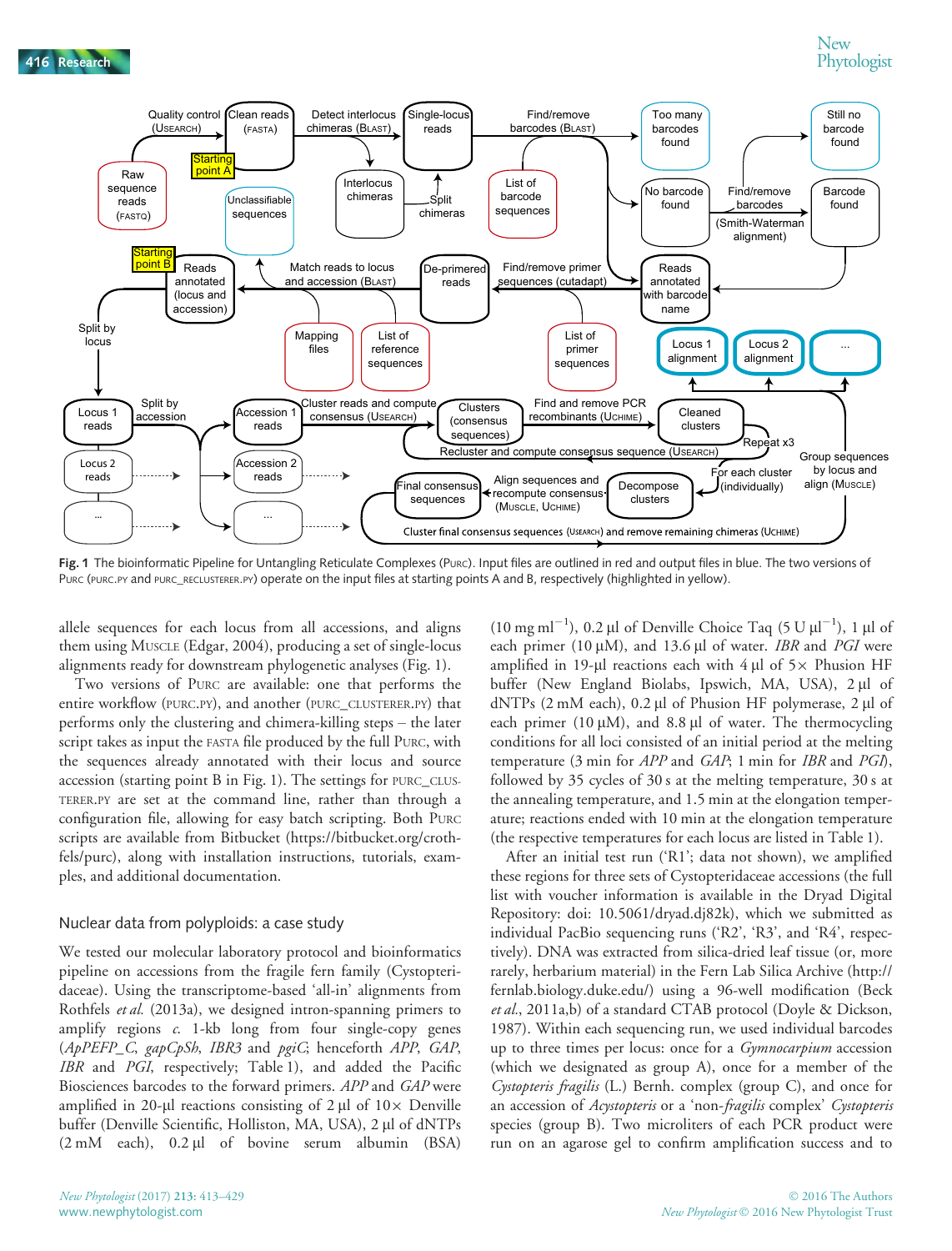estimate DNA concentration (see the 'Molecular laboratory protocol' section, above). Our three sequencing runs each included between 51 and 53 accessions (Dryad Digital Repository: doi: [10.5061/dryad.dj82k](http://dx.doi.org/10.5061/dryad.dj82k)), and, because of variation in amplification success and the ploidy of the included samples, between 666 and 710 target sequences (Table 2).

We pooled each amplicon (the PCR products were not cleaned or purified) within a run proportional to its ploidy and inversely proportional to its estimated DNA concentration. Example spreadsheets for sample tracking and pooling are available in the Dryad Digital Repository (doi: [10.5061/dryad.dj82k](http://dx.doi.org/10.5061/dryad.dj82k)). Sequencing libraries were prepared using the medium insert PacBio 1-kb protocol (Pacific Biosciences, 2016). Each amplicon pool was sequenced on a single SMRT cell on a PacBio RSII sequencer using the P4-C2 chemistry and a 3-h movie length. Sequencing libraries were diffusion loaded on the SMRT cells and sequence data were analyzed using CCS SMRT ANALYSIS software v.2.2.0 and four filtering passes. Library preparation and sequencing were performed at the Sequencing and Genomic Technologies Core Facility of the Duke University Center for Genomic and Computational Biology.

The raw PacBio CCS FASTQ files for each run were cleaned using USEARCH's fastq\_filter command (Edgar, 2010), set to remove all reads that were < 600 bases long or that had greater than five expected errors (the number of expected errors is calculated as the sum of the error probabilities of each base in the sequence). The cleaned sequences were output in FASTA format and annotated with PURC.PY, incorporating the options to split and recycle back into the analysis concatemers, Smith–Waterman primer searching, and searches for primers across the entire sequence rather than just at the ends. The reference sequences used during the annotation process were derived from earlier

studies (Rothfels et al., 2013a, 2014; C. J. Rothfels, unpublished) and by repeated iterations of the annotation step using inferred sequences from one round as reference sequences for the next (verifying each time that the resulting trees matched earlier broad phylogenetic hypotheses; Rothfels et al., 2013b). The annotated sequences from each run were analyzed using six different PURC clustering regimes by repeatedly calling PURC\_CLUSTERER.PY via a shell script (an example shell script is available in the Dryad Digital Repository: doi: [10.5061/dryad.dj82k\)](http://dx.doi.org/10.5061/dryad.dj82k). The first three regimes (a, b and c) were run with the default UCHIME settings, and differed in their sequence similarity cut-offs in the four clustering rounds (Table 3). The second three regimes (aStr, bStr, and cStr) used the same clustering cut-offs as the first three, but with the UCHIME settings changed to be more stringent (Table 3). In all cases, all sequences (clusters) were retained after each of the first three clustering rounds, but only sequences representing clusters of at least four original reads were retained after the fourth clustering (singletons, etc., were discarded). The final clusters were decomposed back into their constituent reads, which were aligned in MUSCLE, and their consensus sequence was recalculated (Fig. 1). These final consensus sequences (for each accession) were merged if they were at least 99.9% identical, and UCHIME was run one final time, before the sequences for each loci were extracted and aligned (again with MUSCLE). PURC configuration, output, and log files are available in the Dryad Digital Repository (doi: [10.5061/dryad.dj82k](http://dx.doi.org/10.5061/dryad.dj82k)), as are the R scripts (R Core Team, 2013) used to summarize the results.

## Pipeline evaluation

We assessed the ability of our workflow to infer the true biological sequences present in a sample in three ways. First, for each

| Locus (abbrev.) | <b>Primers</b>     | Primer sequence (5' to 3')        | PCR program | Length  |
|-----------------|--------------------|-----------------------------------|-------------|---------|
| ApPEFP_C (APP)  | 4218CF4*           | <b>GGACCTGGSCTYGCTGARGAGTG</b>    | 95.65.71    | c.930bp |
|                 | 4218CR12*          | <b>GCAACRTGAGCAGCYGGTTCRCGRGG</b> |             |         |
| gapCpSh (GAP)   | gapCpShF1Cys       | CYACMAACTGCCTTGCRCCTCTTGCC        | 95.59.71    | c.900bp |
|                 | ESGAPCP11R1ShCys** | <b>GTATCCCCACTCRTTATCATACC</b>    |             |         |
| IBR3 (IBR)      | 4321F2*            | TCTGCMCATGCMATTGAAAGAGAG          | 98.65.72    | c.840bp |
|                 | 4321R2*            | CCCARKGTYGAAAGYTCCCAATC           |             |         |
| pgiC (PGI)      | CRpgicF2U          | GAGYGTTTGGAATGTYTCWTTCCTYGG       | 98.68.72    | c.900bp |
|                 | CRpgicR2U          | <b>TCGTCGTGGTTGCTCACAACTTCCC</b>  |             |         |

\*From Rothfels et al. (2013a). \*\*Modified from ESGAPCP11R1 (Schuettpelz et al., 2008). The three values listed for each PCR program are the melting temperature, annealing temperature, and elongation temperature, respectively.

| Run            | PacBio CCS<br>reads returned | Reads > 600 bp | Reads > 600 bp<br>and $ee < 5$ | Number of interlocus<br>concatemers | Number (%) of<br>barcode fails | Number of<br>unclassifiable reads | Estimated maximum<br>target number |
|----------------|------------------------------|----------------|--------------------------------|-------------------------------------|--------------------------------|-----------------------------------|------------------------------------|
| R <sub>2</sub> | 38 610                       | 30732          | 18189                          | 90                                  | 9.48%                          | 25                                | 666                                |
| R <sub>3</sub> | 51 001                       | 44 7 21        | 27994                          | 149                                 | 8.16%                          | 220                               | 710                                |
| R4             | 44 0 65                      | 38982          | 28550                          | 180                                 | 8.21%                          | 89                                | 680                                |

The estimated maximum target number is a count of the potential number of distinct sequences present in the amplicon pool (e.g. a tetraploid accession would contribute four targets per locus, a diploid would contribute two, etc.). CCS, circular consensus sequencing; ee, expected errors.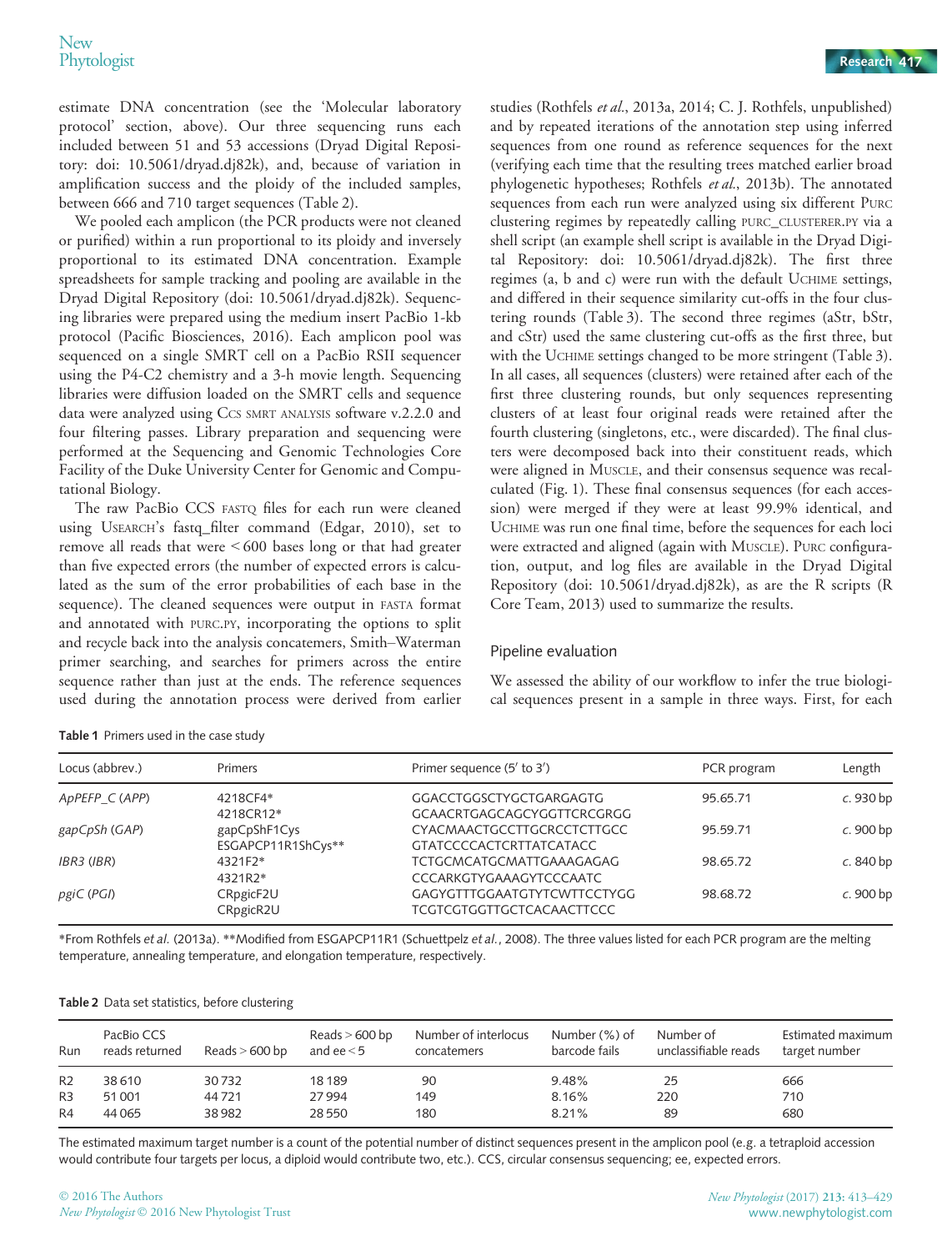| Table 3 The six Pipeline for Untangling Reticulate Complexes (Purc) |  |  |
|---------------------------------------------------------------------|--|--|
| analysis regimes used in the case study                             |  |  |

| Regime | Cluster thresholds |              |       |       | UCHIME settings |      |     |     |
|--------|--------------------|--------------|-------|-------|-----------------|------|-----|-----|
| a      | <u>በ 995</u>       | <u>በ 995</u> | 0.995 | 0.995 | 2.0             | 0.28 | 80  | 14  |
| b      | 0.995              | 0.995        | 0.990 | 0.990 | 2.0             | 0.28 | 8.0 | 14  |
| C      | 0.997              | 0.995        | 0.995 | 0.995 | 2.0             | 0.28 | 8.0 | 14  |
| aStr   | 0.995              | 0.995        | 0.995 | 0.995 | 1.1             | 0.20 | 3.0 | 0.5 |
| bStr   | 0.995              | 0.995        | 0.990 | 0.990 | 1.1             | 0.20 | 3.O | 0.5 |
| cStr   | በ 997              | 0.995        | 0.995 | 0.995 | 11              | 0.20 | 3.O | 0.5 |

The cluster thresholds show the per cent similarity necessary, at each of the four main clustering rounds, for two sequences to be clustered together. UCHIME settings are listed in the following order: abskew, minh, xn, dn. For explanations of each setting, see the USEARCH manual at [http://drive5.com/usearch/manual/UCHIME\\_score.html.](http://drive5.com/usearch/manual/UCHIME_score.html)

locus in our R2 data we combined the resulting sequences from the six analysis regimes into a single alignment (using MUSCLE and ALIVIEW; Edgar, 2004; Larsson, 2014) and inferred a maximum parsimony tree in PAUP v.4.0a147 (Swofford, 2002). We then, by manual examination of these four phylogenies and incorporating prior information about the ploidy level of each accession, estimated the number of true biological sequences present for each accession, for each locus. This process was necessarily subjective, but cases of ambiguity were rare: for the great majority of accessions, the same number of alleles was inferred for each locus, and that number was consistent with the known ploidy of that accession (see the Results section). This process resulted in a list of 'true' allele counts per accession for each locus, which we could then use to compare the performance of individual analysis regimes.

As a second evaluation, we included two accessions (Cystocarpium moupinensis Franch. #8735 and Gymnocarpium oyamense (Baker) Ching #8739) twice in the case study, in different sequencing runs. These accessions allow us to examine the repeatability of inference across different repetitions of the molecular laboratory and sequencing components of the workflow, and, in addition, we can compare the inferences across different PURC analysis regimes within a single sequencing run. Our third evaluation was to compare the results of our PURC allele inferences with the sequences obtained from the classic cloning and Sanger-sequencing approach. To do so, we created a combined alignment (MUSCLE and ALIVIEW; Edgar, 2004; Larsson, 2014) of GAP sequences from our PURC-based species network inference (see the next section) and our earlier Sanger-based studies (Rothfels et al., 2014, 2015) for those accessions that were shared across the two data sets. From this combined alignment we then inferred a maximum parsimony tree in PAUP v.4.0a147 (Swofford, 2002), to visualize the similarities and differences between the PURC and Sanger-based inferences.

# Untangling polyploid complexes: Cystopteridaceae species network

To provide an example of the potential applications of this approach, we used a subset of data from our first PacBio run (R2) to infer a multilabeled species tree using ALLOPPNET (Jones et al.,

2013) as implemented in BEAST 1.8.2 (Drummond & Rambaut, 2007). This tree is a species tree in the sense that it is inferred from multiple unlinked gene trees using the multispecies coalescent; however, the tips are 'species-genomes' rather than species *per se* (an allotetraploid species would occur twice in the species tree, once for each of its homeologous genomes). We analyzed the raw PacBio reads with the six analysis regimes described earlier (Table 3), and, for each locus, used MUSCLE's profileprofile alignment option (Edgar, 2004), followed by manual alignment adjustment, to infer a single alignment containing the output from all six regimes. From each of these alignments, we inferred a maximum parsimony tree in PAUP 4.0a147 (Swofford, 2002), and selected, by visual inspection of this tree, the final set of allele sequences for each accession (these all-regimes trees are available in the Dryad Digital Repository: doi: [10.5061/](http://dx.doi.org/10.5061/dryad.dj82k) [dryad.dj82k](http://dx.doi.org/10.5061/dryad.dj82k)). The application of the current implementation of ALLOPPNET is limited to diploid and tetraploid accessions; we therefore removed the higher ploidy accessions from the data set. Because our initial runs failed to converge after 400 million generations, we reduced the sample to nine diploid species and 19 tetraploids, selected to span the phylogenetic diversity of Cystopteridaceae (Supporting Information Table S1).

ALLOPPNET requires that all input sequences be assigned to a species, an individual, and a genome (Jones, 2012). For the polyploids, we conservatively considered accessions to be conspecific only if they had a high degree of sequence similarity across all four loci. One accession  $-\times$  Cystocarpium roskamianum Fraser-Jenk. – is tetraploid; however, it is itself a hybrid of two allotetraploids and thus has four homeologous (nonrecombining) subgenomes (Rothfels et al., 2015). To accommodate this accession within the ALLOPPNET model, we divided its homeologs into two 'species', corresponding to each of the two parental tetraploids. Our final sample of nine diploid species and 19 tetraploids comprised 13 and 21 individuals, respectively (Table S1).

We excluded any areas of ambiguous alignment in each of the locus alignments and produced the final alignments (with the sequences renamed and blank sequences added for alleles that are missing from particular loci) using the ABIOSCRIPTS 0.9.4 –seqconcat function (Larsson, 2010). We used the R (R Core Team, 2013) scripts provided with ALLOPPNET to generate a BEAST XML file from these final data, and manually edited that XML to incorporate a starting tree for each gene (generated from a short BEAST run on the full data), and to enforce the known monophyly of three clades: Gymnocarpium, Acystopteris, and Acystopteris + Cystopteris. All other features – notably an HKY substitution model (Hasegawa et al., 1985) and strict molecular clock applied to each gene—were left at their ALLOPPNET-generated defaults. These data were run four times independently in BEAST v.1.8.2 (Drummond & Rambaut, 2007) on the CIPRES gateway (Miller et al., 2010). Each chain was run for 400 million generations, with the chains sampled every 10 000 generations, and convergence was assessed by examining the parameter traces and the effective sample sizes using TRACER v.1.6 (Rambaut et al., 2007). The burnin was excluded and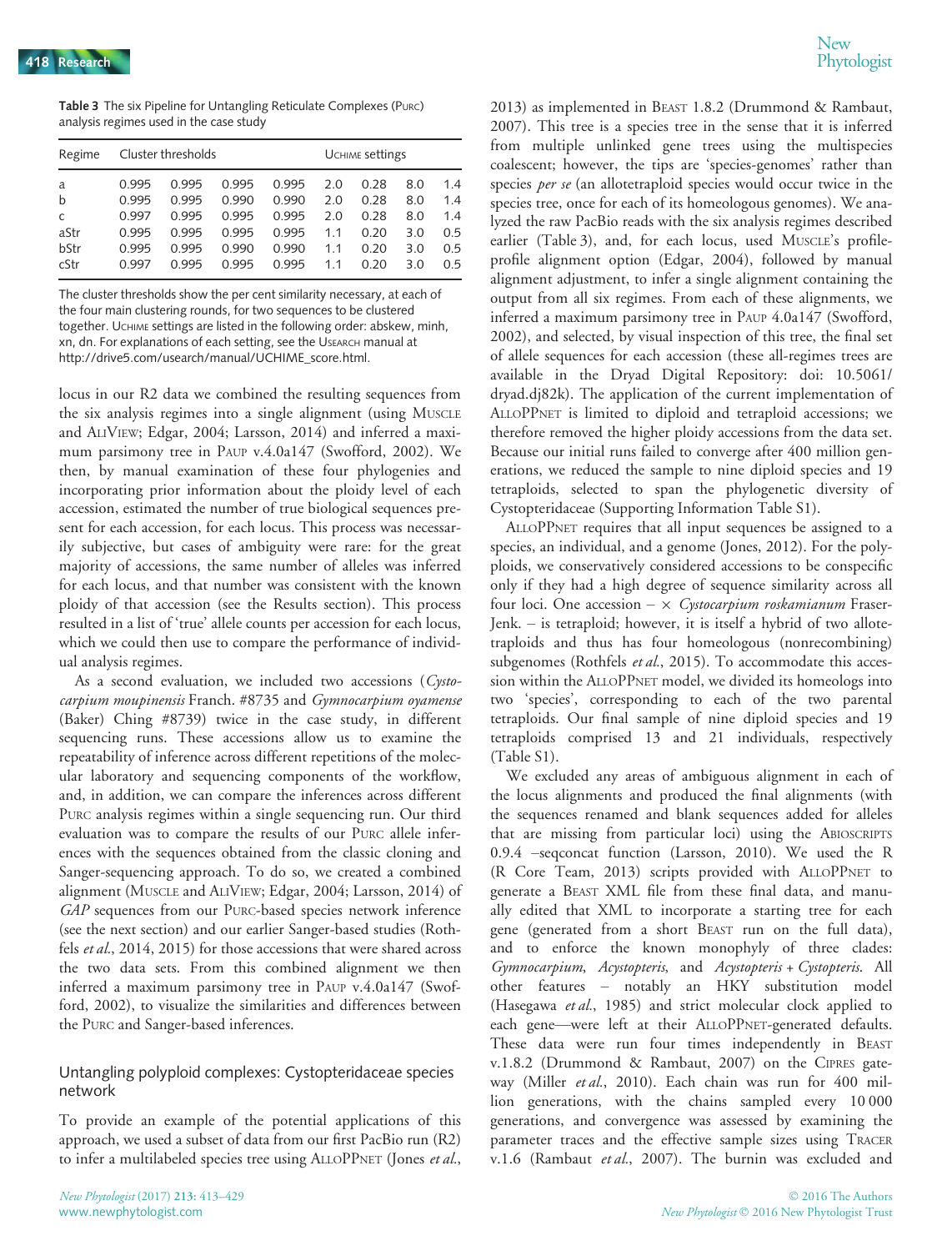the remaining posterior summarized on the maximum clade credibility tree using TREEANNOTATOR v.1.8.0 (packaged with BEAST; Drummond & Rambaut, 2007).

# **Results**

Our three PacBio sequencing runs returned between 38 000 and 51 000 CCS reads, of which between 18 000 and 28 000 were > 600 bp long and had fewer than five expected errors (Table 2; Fig. 2). These raw reads, despite the CCS technology and the post-run quality control, are heterogeneous (far more distinct sequences are recovered than expected given the ploidy of the sequenced accessions; Fig. 3), presumably as a result of chimeras and PCR and/or sequencing errors. However, PURC's iterative clustering, chimera-killing, and consensus-calculation approach succeeds in removing these errors (Fig. 3), as demonstrated by the high repeatability across runs and across analysis regimes within runs (Fig. 4; see also the all-regimes trees in the Dryad Digital Repository: doi: [10.5061/dryad.dj82k\)](http://dx.doi.org/10.5061/dryad.dj82k). Specifically, for the two accessions  $(C.$  moupinensis #8735 and  $G.$  oyamense #8739) that were included in both the R2 and R3 runs, the same alleles were inferred by all six analysis regimes, across both data sets, and the exceptions to this rule were low-coverage sequences easily identifiable as chimeras or were high-coverage sequences resulting from overclustering in the PURC pipeline (Fig. 4). Similarly, the alleles inferred with this workflow are consistent with those from the classic cloning and Sanger-sequencing approach: for the 19 accessions for which we have both PURC and 'classic' Sanger data, the two methods inferred the same number of alleles 15 times, and in the four other accessions PURC inferred an additional allele (Fig. S1). In all four of these cases, the additional allele makes sense phylogenetically and is consistent with the ploidy level of the accession, and relatively few cloned sequences were generated for that accession (Fig. S1); these cases almost certainly represent examples of conventional cloning approaches failing to detect all sequences present. In addition, for the 33 cases where both methods inferred the same allele (or close to it), the PURC/PacBio-generated allele is identical to the most frequently obtained cloning/Sanger-generated allele 22 times, and to the consensus of the cloning/Sanger sequences (in those cases where only unique clone sequences were obtained) five times. In

four cases the two methods produced very similar, albeit not identical sequences, with the cloning-derived ones differing by single apomorphies that are very probably the result of PCR error. Finally, in two cases, the PURC allele is identical to one of the minority clone sequences (rather than to the most commonly obtained clone sequence). In these instances, the most commonly obtained clone sequence differs from the PURC and minority clone sequence by a small number of apomorphies. These 'majority' clone sequences are also probably attributable to PCR error that happened early in the PCR cycles, and thus propagated to multiple clones (Fig. S1). There is no indication, for any accession, of the cloning and Sanger-sequencing approach outperforming the PURC-based inferences.

The number of final alleles inferred for each accession varied across loci, mainly because of amplification differences (not all accessions successfully amplified for all loci) and because some loci (i.e. IBR) showed a higher propensity for producing difficultto-eliminate chimeric sequences (Tables 4, 5; Fig. 5). In general, however, the number of alleles inferred was strongly indicative of the ploidy of the accession (Table 5): diploids have one or two alleles (diploids were more often heterozygous than the polyploids); tetraploids have two or sometimes three alleles; and hexaploids have three or occasionally four alleles. In those cases where more alleles were inferred than expected, these excess sequences were typically rare (low coverage; Table 5), recovered in a minority of the analysis regimes, and easily identifiable as chimeras.

Across all three data sets, and all four loci, average coverage for the final allele sequences was roughly comparable, even with our decidedly coarse amplicon standardization scheme (Table 4). There was, however, considerable variance about those averages (Table 4; Fig. 6): while the vast majority of accessions had sufficient coverage for PURC to correctly identify the homeologs present (Table 6), more rigorous standardization schemes would probably increase the evenness of coverage.

Our data for the ALLOPPNET allopolyploid network inference comprised four loci from 28 species (Table S1). The individual locus alignments ranged in length from 862 to 1132 base pairs, and included between 4.2 and 15.5% missing data. The missing data in the locus alignments were attributable to indels; the combined data set had a greater percentage of missing data because of



Fig. 2 Expected number of sequencing errors in the raw PacBio circular consensus sequencing (CCS) data, for each of the three sequencing runs. The expected errors in a read are calculated by summing the probabilities of error (from the FASTQ file) for each base in that read.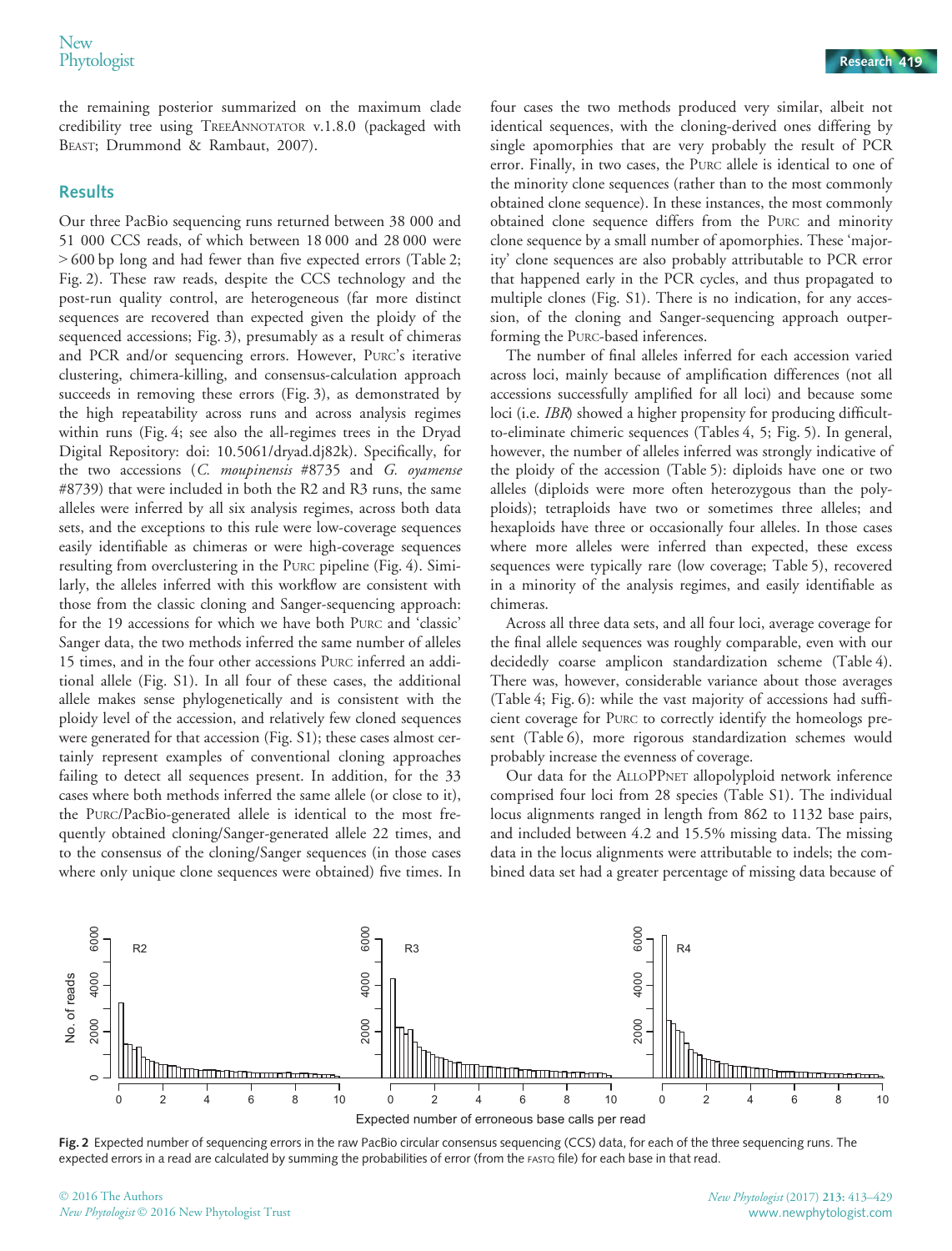

Fig. 3 Example of Pipeline for Untangling Reticulate Complexes (PuRC)'s iterative clustering and chimera removal approach. The displayed trees are most parsimonious trees of the APP locus for barcode 12 at each round of the analysis (in these data, two accessions had barcode 12: an accession of the Cystopteris–Gymnocarpium tetraploid hybrid x Cystocarpium roskamianum (#7974) and a tetraploid accession of Acystopteris tenuisecta (#8745)). Cluster consensus sequences are labeled with their taxon and size (singleton sequences are unlabeled), and branches are colored according to their phylogenetic identity: dark blue for the Gymnocarpium homeologs of  $\times$  Cystocarpium; light blue for the Cystopteris homeologs of  $\times$  Cystocarpium; and red for Acystopteris. (a) The raw sequencing reads are highly heterogeneous, with far more variants than expected given the ploidy of the included accessions. (b) After one round of clustering and chimera removal, dominant sequences start to emerge, and the tree structure is clearer. This pattern continues with additional clustering and chimera removal (c). (d) After a final round of clustering/chimera removal and the elimination of rare sequence types (those with coverage < 4), four alleles are recovered for  $\times$  Cystocarpium and two for Acystopteris, consistent with earlier results for these species.

accessions that were heterozygous at a subset of the loci, necessitating the addition of corresponding blank sequences in the other loci (Table 7). Each of the four runs converged to the same region of parameter space by the 100 millionth generation; we took the last 200 million generations from one of the runs as our posterior sample. This sample comprised 10 000 trees and post-burnin effective sample sizes for all parameters were > 500.

## **Discussion**

#### Single-molecule amplicon sequencing of polyploids

The combined wet laboratory and bioinformatics approach we describe here is highly effective in generating low-copy nuclear data, including sequences from each homeolog present in the polyploid accessions. Requiring only PCR with barcoded

primers, and capable of generating high-coverage data for four loci for c. 50 mostly polyploid accessions per run (or equivalent; Table S1; all-runs voucher table, available in the Dryad Digital Repository: doi: [10.5061/dryad.dj82k](http://dx.doi.org/10.5061/dryad.dj82k)), this approach is both cost-effective and time-efficient. With the upcoming PacBio Sequel platform, the sequencing costs should go down significantly and even more samples can be pooled into one run. However, even with high sequencing coverage, analysis of the amplicon sequencing results was challenging – sequence errors introduced during PCR, PCR-mediated recombinants (chimeras), and errors in the PacBio sequencing all appeared to be common in our data (Figs 3, 5). Fortunately, the PURC pipeline, with its iterative clustering and chimera-killing steps, was able to detect and correct the majority of these errors. For our data, regime c (default UCHIME settings, and clustering cutoffs of 99.7, 99.5, 99.5, and 99.5% similarity, followed by the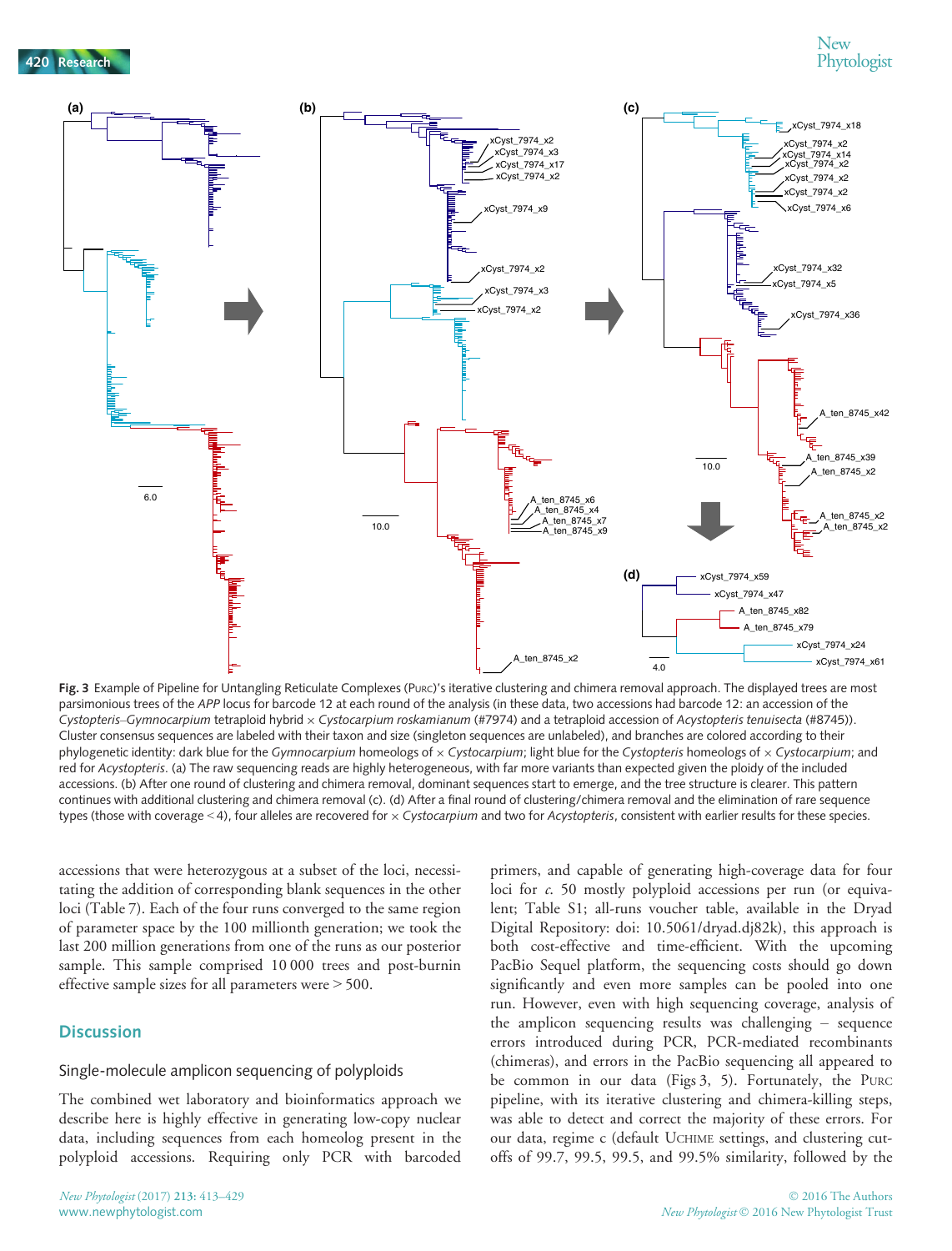

Fig. 4 Repeatability of allele inference. Two allotetraploid accessions (Cystopteris moupinensis #8735 and Gymnocarpium oyamense #8739) were included in both the R2 and R3 sequencing rounds, allowing for the examination of repeatability across different repetitions of the molecular laboratory workflow. Unrooted most-parsimonious trees for each accession, for each locus, show high levels of repeatability across sequencing rounds (R2 vs R3) and across PURC analysis regimes (a, c, e, aStr, cStr and eStr; see Table 3); in the majority of cases the different analysis regimes infer the same two sequences for each accession, in both rounds. In cases where the regimes vary in the sequences they infer, as in the IBR and PGI loci for accession 8735, there are still two clear 'good' sequence types inferred, with the other sequences occupying a more central position in the tree, indicating that they are the result of chimerism or overclustering in the Pipeline for Untangling Reticulate Complexes (PURC). The R3 IBR PCR amplification for accession 8739 failed, so that locus-accession combination was not included in the R3 sequencing run. Bars indicate a single substitution.

| Table 4 Summary of Pipeline for Untangling Reticulate Complexes (Purc) results for the six analysis regimes on each of the three sequencing data sets |  |  |
|-------------------------------------------------------------------------------------------------------------------------------------------------------|--|--|
|-------------------------------------------------------------------------------------------------------------------------------------------------------|--|--|

|              |                | Locus                 |                      |                       |                      |  |
|--------------|----------------|-----------------------|----------------------|-----------------------|----------------------|--|
| Regime       | Data set       | APP                   | GAP                  | <b>IBR</b>            | PGI                  |  |
| a            | R <sub>2</sub> | 99 $(26 \pm 15.2)$    | 88 $(27.4 \pm 17.2)$ | 118 (29.9 $\pm$ 28.8) | 98 $(25.7 \pm 25.4)$ |  |
|              | R <sub>3</sub> | 110 (48.9 $\pm$ 61.1) | $90(37.3 \pm 35.2)$  | 70 $(54.6 \pm 58.2)$  | 69 (51.9 $\pm$ 70.8) |  |
|              | R4             | $106(34.9 \pm 29.9)$  | 97 $(41 \pm 35.4)$   | 124 (48.5 $\pm$ 61.3) | 74 (34 $\pm$ 28.1)   |  |
| $\mathsf b$  | R <sub>2</sub> | 102 (36.8 $\pm$ 24.2) | 91 (34.4 $\pm$ 23.8) | 101 (43.4 $\pm$ 43.4) | $86(34.9 \pm 31.8)$  |  |
|              | R <sub>3</sub> | 123 (62.8 $\pm$ 98.7) | $95(51.5 \pm 49.4)$  | 79 $(59.6 \pm 70)$    | 66 (67.4 $\pm$ 87.4) |  |
|              | R4             | $109(50.2 \pm 50.3)$  | 98 (60.2 $\pm$ 56)   | 128 (58.2 $\pm$ 74)   | 69 (44.1 $\pm$ 38.1) |  |
| $\mathsf{C}$ | R <sub>2</sub> | 99 $(25 \pm 16.1)$    | $92(24.8 \pm 17.1)$  | 114 (29.5 $\pm$ 26.8) | $97(25.2 \pm 24.8)$  |  |
|              | R <sub>3</sub> | 113 (48.3 $\pm$ 72.4) | $96(33.1 \pm 32.2)$  | 79 $(46.7 \pm 52.2)$  | 69 (50.3 $\pm$ 68.2) |  |
|              | R4             | $106(34.9 \pm 29.9)$  | 97 $(41 \pm 35.4)$   | $124(48.5 \pm 61.3)$  | 74 $(34 \pm 28.1)$   |  |
| aStr         | R <sub>2</sub> | $95(26.4 \pm 14.9)$   | $84(27.7 \pm 17.3)$  | 93 (33.7 $\pm$ 28.1)  | $89(27.6 \pm 25.6)$  |  |
|              | R <sub>3</sub> | $108(48.5 \pm 60.2)$  | $84(39 \pm 35.5)$    | 66 $(54.4 \pm 55.1)$  | 61 (55.8 $\pm$ 72.4) |  |
|              | R4             | 92 $(37.9 \pm 28.5)$  | 91 (44.8 $\pm$ 34.1) | 94 (61.5 $\pm$ 66.6)  | 65 (37.8 $\pm$ 28.9) |  |
| bStr         | R <sub>2</sub> | $90(38.8 \pm 23.7)$   | $88(33.3 \pm 22.7)$  | 82 (45.3 $\pm$ 37.5)  | 83 (33.7 $\pm$ 30.7) |  |
|              | R <sub>3</sub> | $106(66.7 \pm 94.2)$  | 91 (50.6 $\pm$ 47.5) | 61 (67.1 $\pm$ 73)    | 60 (66.3 $\pm$ 85.5) |  |
|              | R <sub>4</sub> | 100 (48.1 $\pm$ 39)   | 93 (57.8 $\pm$ 55.3) | 98 (66.1 $\pm$ 75.4)  | 62 (44 $\pm$ 35.9)   |  |
| cStr         | R <sub>2</sub> | 98 $(24 \pm 15.6)$    | 91 $(24.8 \pm 17)$   | 94 (31.4 $\pm$ 26.1)  | 91 (26.1 $\pm$ 24.7) |  |
|              | R <sub>3</sub> | 106 (48.6 $\pm$ 55.6) | $87(35.9 \pm 32.7)$  | 70 $(47.1 \pm 48)$    | 61 (53.6 $\pm$ 69.7) |  |
|              | R <sub>4</sub> | 98 $(36 \pm 29.3)$    | $90(42.7 \pm 31.6)$  | 101 (55.4 $\pm$ 65.2) | 64 (35.9 $\pm$ 28.5) |  |

Regime details are listed in Table 3. The counts are the number of final consensus sequences ('alleles') inferred for each regime/data set/locus combination; they are followed by the mean coverage of each allele and the  $\pm$  SD of the coverage. Only successful PCR amplifications are included.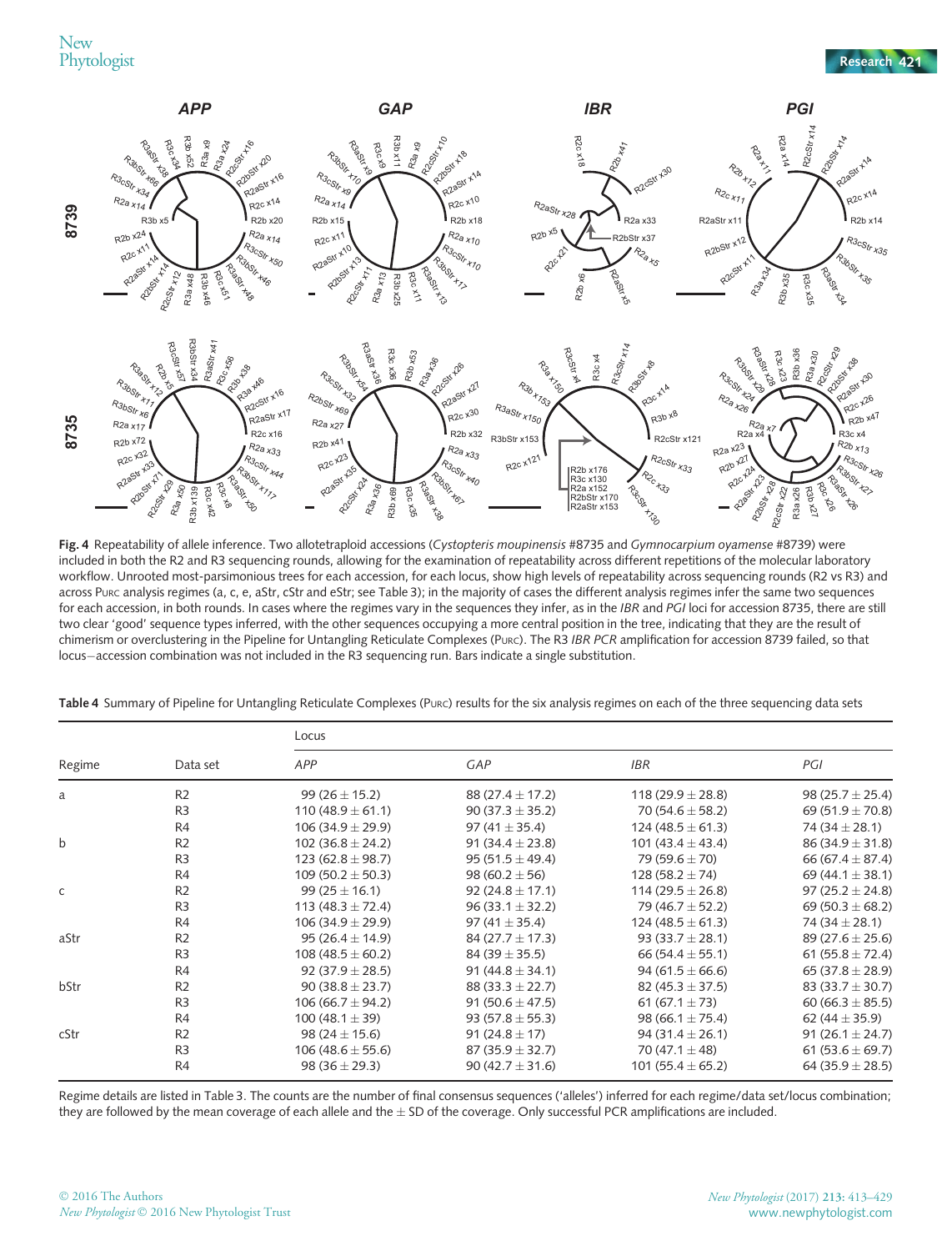Table 5 Allele counts and coverage, by accession

|             | Ploidy | APP                | GAP                | <b>IBR</b>                  | PGI                    |
|-------------|--------|--------------------|--------------------|-----------------------------|------------------------|
| A_jap_7978  | 2x     | 1(22)              | 1(23)              | 1(103)                      | 1(92)                  |
| A_tai_4870  | 4x     | 3(38, 32, 4)       | 2(26, 24)          | 4(62, 4, 68, 14)            | 2(67, 59)              |
| A_tai_6137  | 4x     | 2(12, 14)          | 2(13, 12)          | 2(33, 29)                   | 2(22, 40)              |
| A_ten_4831  | 2x     | 3(51, 27, 8)       | 1(71)              | 1(163)                      | 1(67)                  |
| A_ten_8704  | 4x     | 2(13, 60)          | 3(23, 6, 29)       | 3(44, 4, 27)                | 2(111, 4)              |
| A_ten_8745  | 4x     | 3(8, 22, 52)       | 2(39, 35)          | 4 (35, 25, 12, 19)          | 2(11, 55)              |
| C_alp_7920  | 6x     | 4 (41, 64, 26, 21) | 3 (24, 28, 27)     | 4(61, 66, 9, 36)            | 3(9, 10, 12)           |
| C_bul_7650  | 2x     | 2(45, 5)           | na                 | 4(41, 23, 7, 4)             | 2(21, 8)               |
| C_dia_5316  | 4x     | 3(11, 11, 18)      | 2(11, 11)          | 2(61, 45)                   | 3(18, 4, 28)           |
| C_dia_6380  | 4x     | 2(26, 36)          | 2(21, 20)          | na                          | 2(29, 18)              |
| C_dou_6378  | 6x     | 3 (54, 34, 12)     | 4 (16, 13, 13, 12) | 5(76, 6, 4, 8, 20)          | 6 (5, 12, 4, 14, 7, 5) |
| C_fra_7009  | 4x     | 2(11, 18)          | 1(100)             | 2(52, 41)                   | 2(20, 36)              |
| C_fra_7248  | 4x     | 2(66, 29)          | 2(41, 45)          | 5(27, 5, 7, 48, 13)         | 2(26, 16)              |
| C_fra_7625  | 6x     | 3(27, 16, 22)      | 4 (25, 26, 4, 24)  | 4(6, 14, 4, 22)             | 2(6, 4)                |
| C_hau_7034  | 6x     | 4 (41, 12, 5, 38)  | 3 (40, 27, 33)     | 7 (45, 5, 4, 56, 16, 26, 4) | 4 (18, 11, 4, 14)      |
| C_lau_8484  | 6x     | 3(27, 27, 52)      | 3 (10, 17, 17)     | 3(5, 10, 20)                | 2(14, 64)              |
| C_mem_6732  | 2x     | 1(78)              | 1(45)              | 1(49)                       | 1(72)                  |
| C_mon_6969  | 4x     | 2(22, 39)          | 2(25, 14)          | 4(55, 6, 6, 64)             | 2(64, 4)               |
| C_mon_7943  | 4x     | 2 (30, 25)         | 2(23, 29)          | 2(111, 11)                  | 2(11, 47)              |
| C_mou_4861  | 2x     | 1(30)              | 1(63)              | 2(56, 4)                    | 1(59)                  |
| C_mou_8735  | 4x     | 2(14, 11)          | 2(11, 10)          | 2(18, 21)                   | 2(11, 14)              |
| C_pel_6055  | 4x     | 2(14, 12)          | 1(9)               | 2(26, 10)                   | 2(29, 25)              |
| C_pel_6060  | 4x     | na                 | 1(6)               | 2(29, 14)                   | 2(16, 22)              |
| C_pro_6359  | 2x     | 2(25, 15)          | 2(19, 27)          | 1(47)                       | 1(25)                  |
| C_pro_6362  | 2x     | 3(9, 4, 15)        | 2(14, 18)          | 2(43, 8)                    | 2(11, 13)              |
| C_ree_6342  | 4x     | 2(32, 49)          | 2(15, 27)          | na                          | 2(15, 10)              |
| C_sud_7980  | 4x     | 2(16, 11)          | 3(9, 17, 9)        | na                          | 2(7, 20)               |
| C_sud_8674  | 4x     | 2(9, 58)           | 2(22, 24)          | 2(66, 37)                   | 2(12, 31)              |
| C_tas_6379  | 4x     | 2(8, 6)            | 2(19, 12)          | 1(34)                       | 2(11, 19)              |
| C_tenu_6387 | 4x     | 3(41, 23, 6)       | 2(67, 35)          | 3(29, 12, 46)               | 2(27, 22)              |
| C_uta_6848  | 4x     | 2(24, 20)          | 2(7, 8)            | na                          | 1(8)                   |
| G_aok_7984  | 4x     | 2(19, 15)          | 2(48, 41)          | 2(37, 35)                   | 2(21, 26)              |
| G_app_7639  | 2x     | 2(6, 16)           | 2(14, 7)           | 1(33)                       | 3(4, 6, 5)             |
| G_app_7800  | 2x     | 1(30)              | 1(62)              | 1(59)                       | 1(34)                  |
| G_con_6979  | 4x     | 1(10)              | 2(5, 13)           | 2 (47, 37)                  | 2(36, 44)              |
| G_dis_4710  | 2x     | 1(23)              | 1(8)               | 3(39, 37, 8)                | 2(22, 20)              |
| G_dis_7751  | 2x     | 1(40)              | 2(12, 34)          | 3(20, 5, 14)                | 1(32)                  |
| G_dry_7981  | 4x     | 2(29, 17)          | 3 (18, 17, 24)     | 3(4, 4, 17)                 | 3(11, 4, 5)            |
| G_dry_8031  | 4x     | 3(5, 26, 25)       | 2(51, 38)          | 3(8, 40, 17)                | 1(77)                  |
| G_jes_6059  | 4x?    | na                 | na                 | 5(13, 15, 6, 10, 4)         | na                     |
| G_oya_6399  | 2x     | 1(43)              | 1(75)              | 2(53, 23)                   | 2(48, 12)              |
| G_oya_8702  | 4x     | 2(8, 9)            | 2(42, 36)          | 2(71, 5)                    | 4(27, 7, 12, 7)        |
| G_oya_8739  | 4x     | 2(16, 32)          | 2(23, 30)          | 2(121, 33)                  | 2(26, 24)              |
| G_rem_4862  | 4x     | 2(25, 16)          | 2(11, 11)          | 2(18, 22)                   | 2(35, 37)              |
| G_rob_7945  | 4x     | 3(15, 9, 51)       | 2(25, 26)          | 2(50, 30)                   | 2(153, 12)             |
| G_sp_7979   | 4x     | 2(30, 21)          | 2(32, 16)          | 2(20, 21)                   | 2(56, 17)              |
| xCyst_7974  | 4x     | 4 (26, 51, 44, 15) | 4 (15, 9, 25, 22)  | 4 (6, 4, 21, 20)            | 4 (27, 9, 12, 11)      |

The data summarized are from the R2 sequencing run, analyzed with regime c (see Table 3). Full voucher data are available in the all-runs table, available in the Dryad Digital Repository (doi: [10.5061/dryad.dj82k](info:doi/10.5061/dryad.dj82k)). na, failed PCR amplification.

final 99.9% clustering; Table 3) generally performed best. It tended to slightly overestimate the number of biological sequences present (Table 6), which was preferable, at least for our purposes, to overlumping the raw reads. However, rather than relying on a single 'best' analysis regime, we found that a particularly helpful approach was to run PURC multiple times with different analysis regimes (different clustering-similarity settings and different chimera-detecting stringencies) and look for commonalities among the results from those analyses (see

Figs 4, S1). This was especially true because the results for individual accessions and loci were often idiosyncratic. For example, for some locus-accession combinations the more inclusive clustering settings resulted in the merger of two distinct alleles apparent under less inclusive settings, whereas for another accession the inclusive settings revealed an allele that was below the coverage threshold in the less inclusive settings. These are the minority of cases, however; in nearly all instances the different analysis regimes inferred the same alleles, and the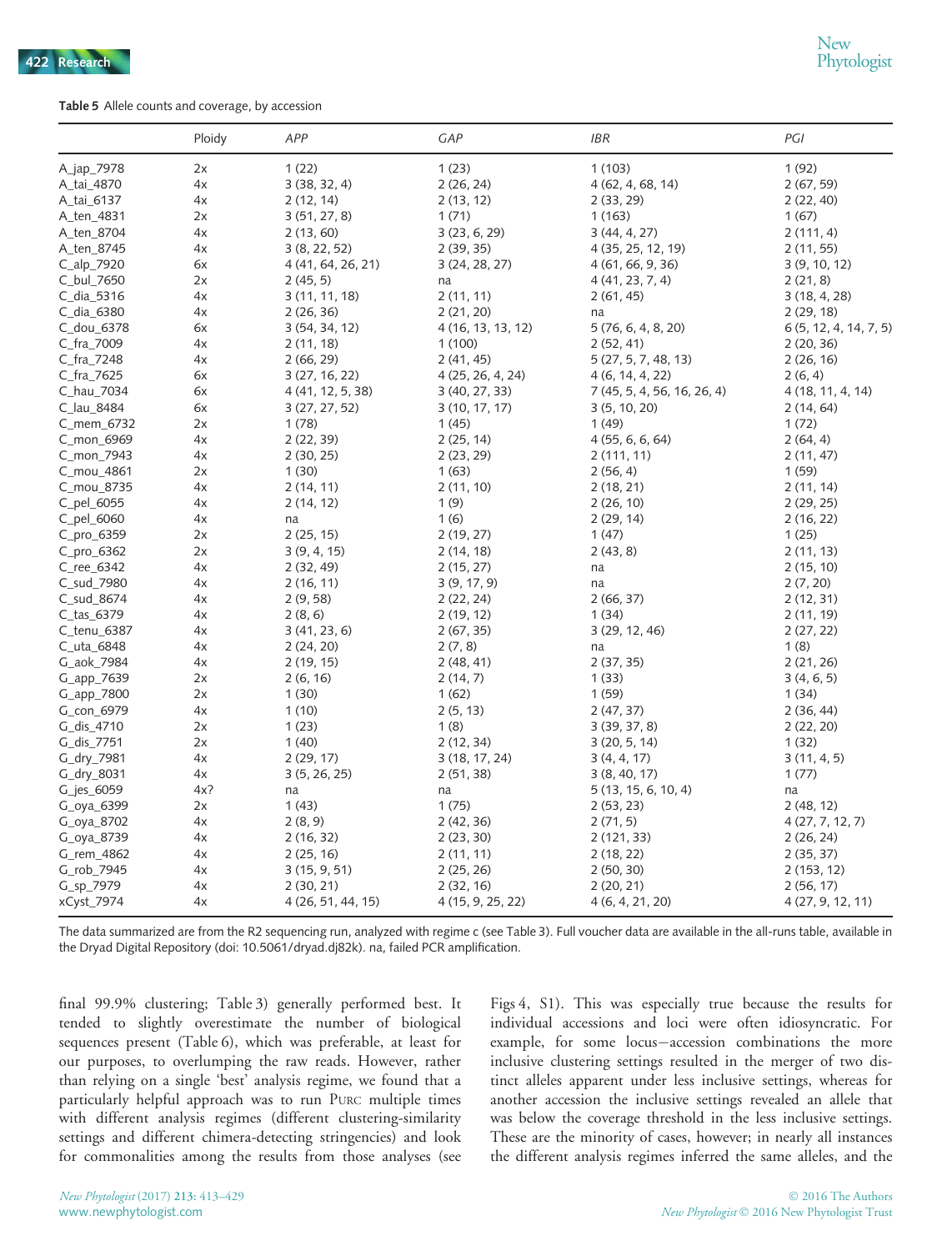rarely inferred sequences were identifiable as chimeras, clustering artifacts, or the result of PCR error (Fig. 4; all-regimes trees, available in the Dryad Digital Repository: doi: [10.5061/](http://dx.doi.org/10.5061/dryad.dj82k) [dryad.dj82k\)](http://dx.doi.org/10.5061/dryad.dj82k).

This method for rapidly and cheaply generating low-copy nuclear data has the potential to facilitate a wide variety of evolutionary investigations. Most obviously, it allows researchers to easily generate information-rich long-read data for phylogenetic inference of polyploid complexes, an enterprise that previously



Fig. 5 Number of PCR-mediated recombinant sequences (chimeras) found in the R2 data set. The six analysis regimes (Table 3) are indicated by different shades of gray. The four rounds of cluster detection are sequential, and each is preceded by a round of clustering. The chimeric sequences detected may be raw sequencing reads, or may be consensus sequences from clusters of multiple reads.

Phytologist Research 423

relied heavily on expensive and time-consuming cloning approaches (e.g. Brysting et al., 2007; Kim et al., 2008; Mason-Gamer, 2008; Grusz et al., 2009; Ishikawa et al., 2009; Nitta et al., 2011; Dyer et al., 2012; Sessa et al., 2012; Metzgar et al., 2013; Sigel et al., 2014). In addition, such low-copy nuclear data are useful for investigating questions unrelated to polyploidy, such as 'classical' nonpolyploid phylogenetic inference (Zhang et al., 2012), inference of hybridization (Govindarajulu et al., 2011; Tripp et al., 2013; Rothfels et al., 2015), horizontal gene transfer (Li et al., 2014), and studies of gene family and genome evolution (Popp & Oxelman, 2004; Rauscher et al., 2004; Flagel & Wendel, 2009; Weiss-Schneeweiss et al., 2011; Larsen et al., 2014; Li et al., 2015). In particular, this approach allows researchers to easily sequence both alleles for heterozygous accessions (of any ploidy level), providing highly informative dominant markers for coalescent-based analyses or inferences of

Table 6 Accuracy of allele number inference

| Regime                              | APP                                                                         | GAP                                                                             | IBR                                                                              | PGI                                                                         |
|-------------------------------------|-----------------------------------------------------------------------------|---------------------------------------------------------------------------------|----------------------------------------------------------------------------------|-----------------------------------------------------------------------------|
| a<br>b<br>C<br>aStr<br>bStr<br>cStr | 16 (0.178)<br>22 (0.267)<br>21 (0.333)<br>16 (0.089)<br>12(0)<br>22 (0.222) | 7(0.022)<br>16 (0.089)<br>10 (0.178)<br>$8(-0.089)$<br>$12(-0.089)$<br>9(0.156) | 31 (0.674)<br>32 (0.326)<br>28 (0.605)<br>12 (0.093)<br>$25(-0.209)$<br>16(0.14) | 14 (0.217)<br>$15(-0.065)$<br>12 (0.261)<br>4(0)<br>$12(-0.13)$<br>12(0.13) |

Values indicate the absolute value of the difference between the inferred number of alleles and the true number, summed across all accessions (if Pipeline for Untangling Reticulate Complexes (PURC) perfectly inferred the biological sequences, these numbers would all be zero), followed, in brackets, by the per-accession average deviation from the truth (positive numbers indicate that the method infers too many sequences on average and negative numbers indicate the opposite). The 'true' allele number for each accession for each locus was determined by visual inspection of the phylogenies of the results from all analysis regimes, from the read coverage, and from prior information on the ploidy of each accession; see the Materials and Methods section and Table 5. The data in this table are from the R2 sequencing run. Analysis regime characteristics are listed in Table 3.

Fig. 6 Depth of coverage for the inferred allele sequences. The histogram shows the number of inferred alleles at each depth of coverage, for Pipeline for Untangling Reticulate Complexes (PURC) analysis regime a (see Table 3); color curves show the smoothed fits for each of the analysis regimes a, b and c.



 2016 The Authors New Phytologist © 2016 New Phytologist Trust New Phytologist (2017) 213: 413–429 www.newphytologist.com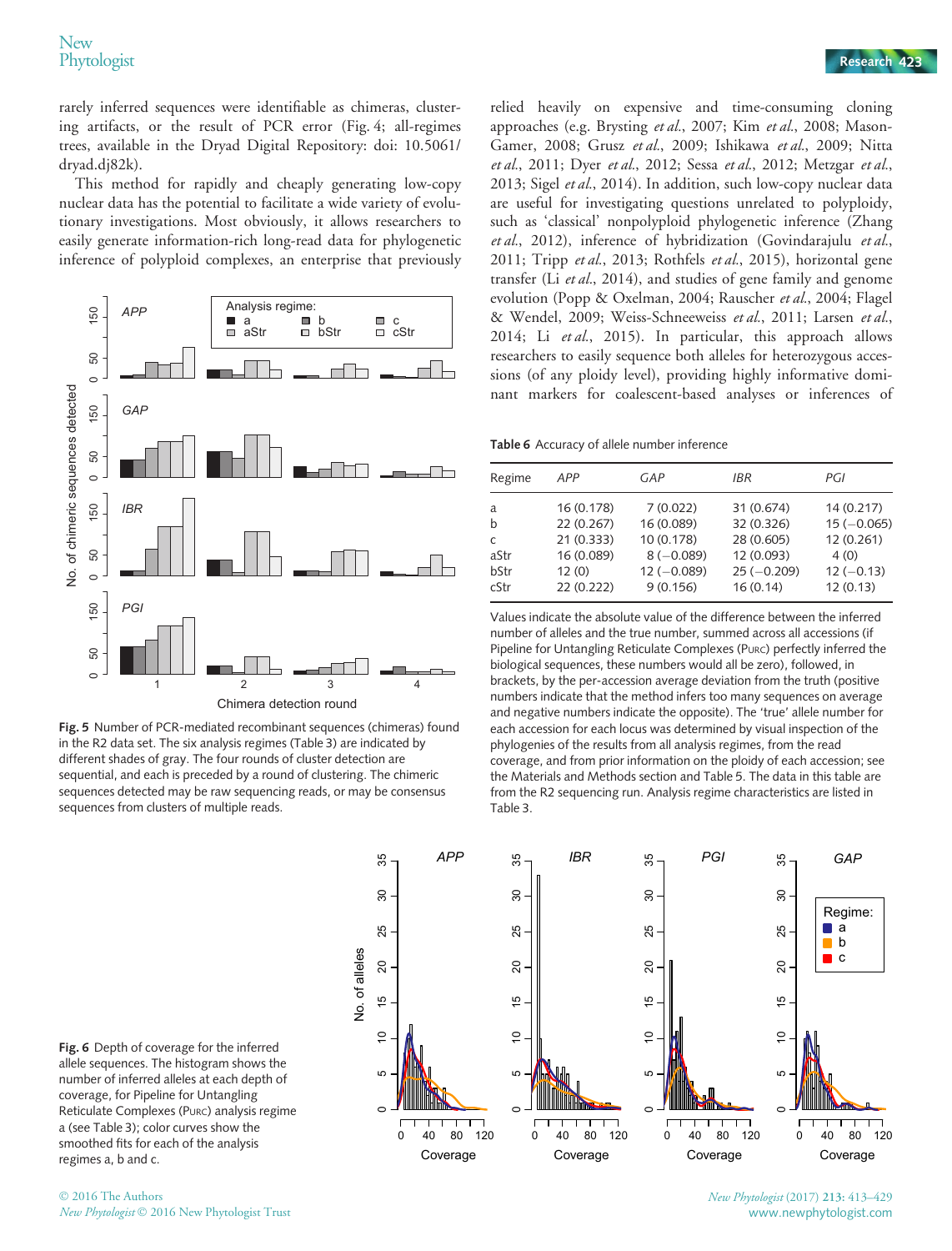Table 7 Data set characteristics for the ALLOPPNET analyses

| Data set   | <b>Tips</b> | Alignment<br>length | Missing data $(\%)$ | Pars. informative<br>sites |
|------------|-------------|---------------------|---------------------|----------------------------|
| APP        | 44          | 1006                | 6.6                 | 127                        |
| GAP        | 48          | 1068                | 77                  | 212                        |
| <b>IBR</b> | 45          | 862                 | 4.2                 | 103                        |
| PGI        | 48          | 1132                | 15.5                | 172                        |
| Combined   | 53          | 4068                | 19.5                | 614                        |
|            |             |                     |                     |                            |

Missing data for the individual-locus data sets are attributable to indels; missing data for the combined data set include indels and blank sequences inserted for loci that were, for example, homozygous at an accession where other loci were heterozygous.

population structure. Finally, our laboratory protocol and bioinformatics pipeline are not restricted to PacBio-generated low-copy nuclear data. PURC works with amplicon sequences generated by any sequencing platform and can accommodate dual-barcoded data, which allows more samples to be pooled into one run. Our approach is also effective for sequencing plastid and mitochondrial data, and such loci can be pooled with nuclear data in a single PacBio sequencing run (data not shown; see also Fior et al., 2013; Uribe-Convers et al., 2016).

The main drawbacks of our method include its reliance on PCR – it thus requires primer design, which can be a significant difficulty for poorly studied groups (e.g. Schuettpelz et al., 2008; Rothfels et al., 2013a), and can result in difficulties in removing PCR-mediated chimeras (Figs 3–5). However, even modest genomic resources can greatly reduce the challenges of primer design (e.g. Uribe-Convers et al., 2016), and future refinements of the molecular laboratory approaches and bioinformatics pipelines could help address both these issues. Specifically, there is great potential in combining our approach with automated primer design (e.g. MarkerMiner; Chamala et al., 2015) and microfluidic PCR (e.g. Uribe-Convers et al., 2016). Additional potential improvements could be gained from modifications to the PCR protocol (the use of high-fidelity polymerases, and pooling multiple reactions for each accession), the library preparation (incorporating a more rigorous method of standardizing DNA concentrations across reactions, and adding library purifications; Pacific Biosciences, 2016), and the chimera detection steps (incorporating reference-based chimera detection).

#### Cystopteridaceae case study: allopolyploid species network

Our inferred multilabeled Cystopteridaceae 'species tree' is generally consistent with earlier gene trees of the family, including those inferred from plastid (Rothfels et al., 2013b, 2014; Wei & Zhang, 2014) and single-locus nuclear data (Rothfels et al., 2014): Acystopteris and Cystopteris are sister genera; Gymnocarpium is sister to the rest of the family; Cystopteris comprises the Cystopteris montana clade, Cystopteris sudetica clade, Cystopteris bulbifera clade, and the C. fragilis complex; C. montana is sister to the rest of the genus; and Cystopteris protrusa is sister to the rest of the C. fragilis complex (Fig. 7a). Within Gymnocarpium, the concordance with earlier studies is less clear. The resolution of deeply isolated *Gymnocarpium* 

robertianum and Gymnocarpium disjunctum clades mirrors the results of Rothfels et al. (2013b); however, we do not find their 'core Gymnocarpium' clade. Instead, that group is rendered paraphyletic in our phylogeny by the placement of the G. disjunctum clade (Fig. 7a). This result, however, is perhaps not surprising, given the historical difficulty in finding support for the deep relationships within Gymnocarpium (Rothfels et al., 2013b).

Our analyses also infer extensive reticulation (allopolyploidy) within the family (Fig. 7b–e). Rampant allopolyploidy in Cystopteridaceae has been inferred before with single-locus data (Rothfels et al., 2014, 2015), but our study is the first to do so with multiple nuclear loci while accounting for incomplete lineage sorting. Novel inferences from our analyses include: tetraploid G. oyamense is relatively distantly related to our diploid G. oyamense accession, suggesting at least one undiscovered (or extinct) diploid species within G. oyamense; there is extensive reticulation within Acystopteris, a clade thought to include only three species (our data suggest that there are at least three distinct extant tetraploids and at least two extant diploids, plus at least two unsampled diploid lineages; Fig. 7); there are probably at least two unsampled diploids related to C. montana; and allopolyploidy is common in the *sudetica* clade (our data indicate at least six distinct lineages – two tetraploid and four diploid – within this clade which contains only three recognized species). Within the C. fragilis complex, our results are even more extreme. Our sample includes two diploid accessions (providing the first evidence that *C. membranifolia* is diploid; Mickel, 1972) and five distinct tetraploids, two of which would be referred to Cystopteris fragilis even in the strictest application of that name. Furthermore, analysis of even this small sample implies the existence of approximately nine unsampled diploid lineages, providing an indication of extensive unsampled diversity within the complex.

Our data also reveal further evidence for wide hybridization within the family (Fig. 7e). First, within Cystopteris, they provide the first sequence-based evidence that the parents of Cystopteris utahensis span two major clades, with one parent being C. bulbifera and the other a member of the C. fragilis complex; this parentage was previously hypothesized based on isozyme profiles and the intermediate morphology of C. utahensis (Haufler & Windham, 1991). Second, they corroborate the single-locus inference that  $\times$  Cystocarpium roskamianum is an allotetraploid hybrid between G. dryopteris and a member of the C. fragilis complex (Rothfels *et al.*, 2015) and that it formed very recently – it shows very little divergence from either of its parents. Cystopteris and  $Gymnocarpium$  last shared a common ancestor  $c$ . 60 million yr ago (Rothfels et al., 2015), making the hybridization event that formed  $\times$  Cystocarpium one of the deepest yet documented.

#### Polyploid evolution

In addition to specific details of Cystopteridaceae phylogeny, our polyploid species tree (Fig. 7) provides evidence for some general patterns of polyploid evolution. For example, most of the polyploidization events inferred in our Cystopteridaceae sample are attributable to allopolyploidy rather than autopolyploidy. Early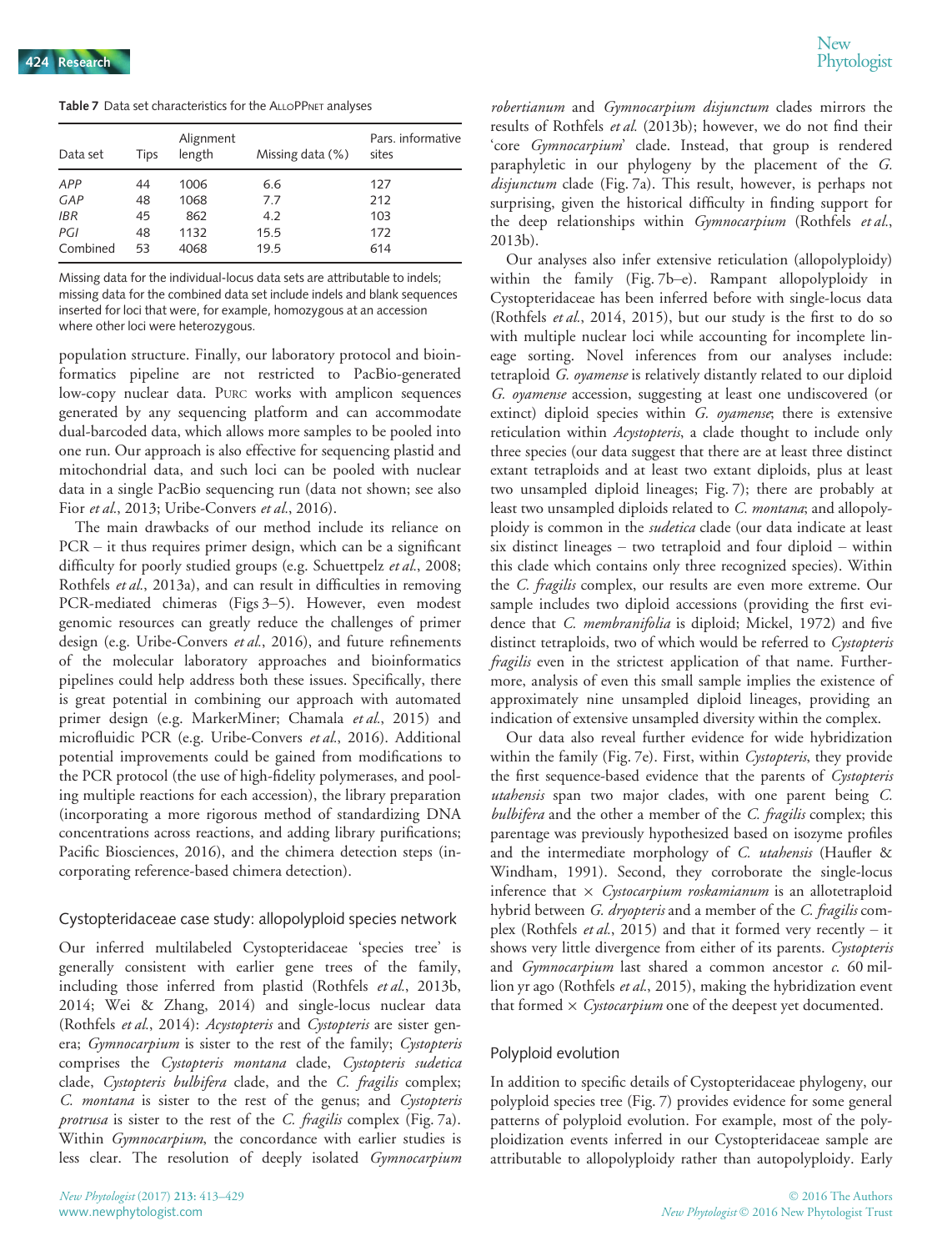



Fig. 7 Polyploid evolution in Cystopteridaceae. (a) The maximum clade credibility multi-labeled tree inferred by ALLOPPNET (Jones et al., 2013) from four single-copy nuclear loci. The subtree connecting extant diploid species has thickened branches and extant diploid species names are in bold face. Zeros and ones following species' names indicate homeolog pairs (each tetraploid accession will have two homeologs present). (b) An explicit allopolyploid network consistent with the multi-labeled tree. Green arrows indication genome donors in polyploidy events. Dashed lines indicate unsampled diploid lineages (these may be extinct, or extant but unsampled). Blue branches indicate tetraploid lineages. (c, d) Close-ups of the (c) Cystopteris fragilis and (d) Gymnocarpium portions of the network. (e) A pruned version of the network showing the two 'deep hybrids' ( $\times$  Cystocarpium and Cystopteris utahensis) and their relatives. (c–e) Colors and branch thickening follow (b).

polyploidy researchers tended to believe that allopolyploids were more common than autopolyploids (Stebbins, 1947; Grant, 1981); however, this consensus has started to move in the

opposite direction (Ramsey & Schemske, 2002; Soltis et al., 2007; Parisod et al., 2010; Barker et al., 2016). Our results support other recent studies (e.g. Popp et al., 2005; Brysting et al.,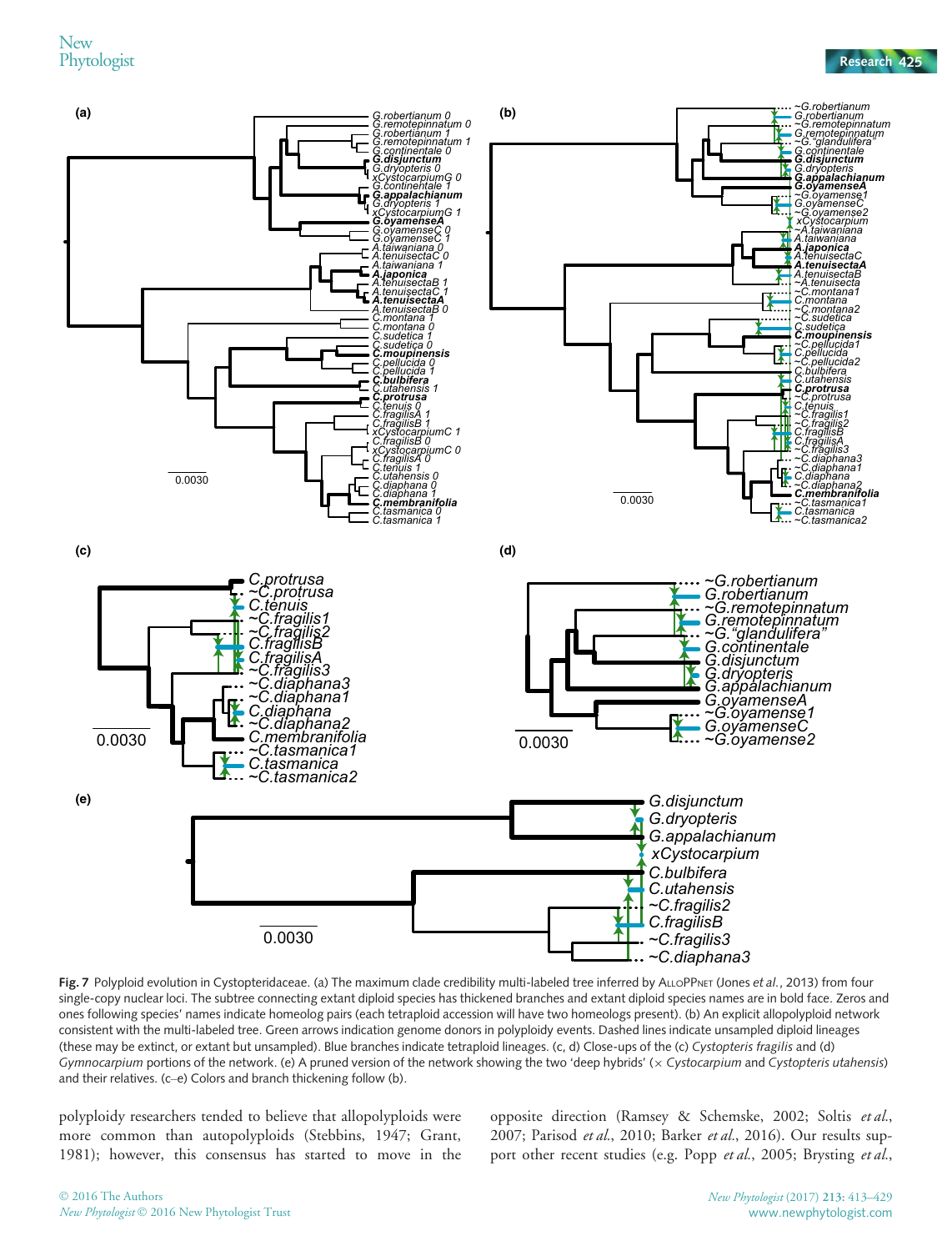2007; Kim et al., 2008; Shepherd et al., 2008; Marcussen et al., 2012, 2014; Arrighi et al., 2014; Triplett et al., 2014) in providing some limited empirical evidence that allopolyploids are indeed more common. Of particular note is the fact that our methodology, with its ability to detect all gene copies present in an individual accession, is a powerful means of detecting previously unrecognized allopolyploids; these appear to be common in our data. For example, the current taxonomic consensus for the genus Acystopteris is that it contains three diploid species (Acystopteris japonica, Acystopteris tenuisecta, and Acystopteris taiwaniana), each with an additional tetraploid cytotype (Rothfels, 2012; Wang et al., 2013; efloras, 2016). If these polyploid cytotypes were assumed to be autopolyploids, as is the typical practice, then it would appear as if autopolyploidy predominates in Acystopteris. However, our analyses reveal the opposite pattern: all three of our sampled Acystopteris polyploids are allopolyploids, including at least two distinct allopolyploids within 'A. tenuisecta'. In addition to examples such as A. tenuisecta, where polyploid cytotypes are shown to be allo- rather than autopolyploids, our data reveal cases of deeply isolated polyploids – such as Cystopteris montana – that are also allopolyploids, despite having no known close diploid relatives. Without the insights provided by low-copy nuclear data, these, too, would be assumed to be autopolyploid in origin.

Another broad pattern apparent in our data is the relatively recent formation of polyploids in Cystopteridaceae – the majority of inferred polyploidization events occur towards the tips of the tree (Fig. 7b). While the timing of polyploid formation is imprecise in some cases (the multi-labeled tree has limited information available about the time of formation if extant representatives of the progenitor diploids are unsampled), this 'twigginess' suggests that polyploids have high rates of extinction and thus the only polyploids sampled are those that have not yet had time to go extinct (Nee et al., 1994). In addition, most of our sampled polyploids formed via hybridization events between diploids rather than by primary speciation of an ancestral polyploid lineage, suggesting that polyploid lineages in the Cystopteridaceae have lower speciation rates than do their diploid relatives. In fact, the closest any of the polyploids in our sample come to participating in a speciation event is the formation of the sterile tetraploid  $\times$ Cystocarpium by the hybridization of two other tetraploids (Fig. 7b,e). Taken together, these two inferences support the 'dead-end' model of polyploid evolution, whereby new polyploids form regularly from diploid species, but are themselves prone to short evolutionary lives because of their high extinction and low speciation rates (this conclusion is increasingly supported by empirical study; reviewed in Mayrose et al., 2014; Rothfels & Otto, 2016).

## Acknowledgements

Robert Edgar and Graham Jones provided invaluable assistance with USEARCH and ALLOPPNET, respectively; Olivier Fedrigo, Graham Alexander, Nico Devos, and the other staff at the Duke Center for Computational Biology were instrumental in ensuring the success of our PacBio sequencing runs; and conversations

with Olivier Fedrigo, Peter Larson, Dave Weisrock, Michael Windham, and Norm Wickett were critical in informing our experimental design. We also want to thank Li-Yaung Kuo for sharing his Illumina dual-barcoded data set for PURC testing. Finally, comments from Ben Dauphin, Forrest Freund, Ingrid Jordon-Thaden, the UBC Biodiversity Research Centre community (especially Sally Otto, Chris Muir, and Jeremy Draghi), three anonymous reviewers, and members of the Pryer lab greatly strengthened the manuscript. This research was supported by funding from a Natural Sciences and Engineering Research Council (Canada; NSERC) Postgraduate Scholarship–Doctoral and an NSERC Postdoctoral Fellowship to C.J.R., a National Science Foundation Graduate Research Fellowship (to F-W.L.) and National Science Foundation Doctoral Dissertation Improvement Grants to K.M.P. and C.J.R. (DEB-1110767) and to K.M.P. and F-W.L. (DEB-1407158).

## Author contributions

C.J.R, K.M.P, and F-W.L. designed and implemented the study. C.J.R and F-W.L. performed the analyses, summarized the results, and drafted the manuscript.

## References

- Arrighi J-F, Chaintreuil C, Cartieaux F, Cardi C, Rodier-Goud M, Brown SC, Boursot M, D'hont A, Dreyfus B, Giraud E. 2014. Radiation of the Nodindependent Aeschynomene relies on multiple allopolyploid speciation events. New Phytologist 201: 1457–1468.
- Barker MS, Arrigo N, Baniaga AE, Li Z, Levin DA. 2016. On the relative abundance of autopolyploids and allopolyploids. New Phytologist 210: 391– 398.
- Barrow LN, Ralicki HF, Emme SA, Lemmon EM. 2014. Species tree estimation of North American chorus frogs (Hylidae: Pseudacris) with parallel tagged amplicon sequencing. Molecular Phylogenetics and Evolution 75: 78–90.
- Beck JB, Alexander PJ, Allphin L, Al-Shehbaz IA, Rushworth C, Bailey CD, Windham MD. 2011a. Data from: Does hybridization drive the transition to asexuality in diploid Boechera? Dryad Data Repository. doi: [10.5061/](http://dx.doi.org/10.5061/dryad.11p757<ucode><ucodep> </ucodep></ucode>m0) [dryad.11p757 m0.](http://dx.doi.org/10.5061/dryad.11p757<ucode><ucodep> </ucodep></ucode>m0)
- Beck JB, Alexander PJ, Allphin L, Al-Shehbaz IA, Rushworth CA, Bailey CD, Windham MD. 2011b. Does hybridization drive the transition to asexuality in diploid Boechera? Evolution 66: 985-995.
- Brassac J, Blattner FR. 2015. Species-level phylogeny and polyploid relationships in Hordeum (Poaceae) inferred by next-generation sequencing and in silico cloning of multiple nuclear loci. Systematic Biology 64: 792–808.
- Brysting AK, Oxelman B, Huber KT, Moulton V, Brochmann C. 2007. Untangling complex histories of genome mergings in high polyploids. Systematic Biology 56: 467–476.
- Bybee SM, Bracken-Grissom H, Haynes BD, Hermansen RA, Byers RL, Clement MJ, Udall JA, Wilcox ER, Crandall KA. 2011. Targeted amplicon sequencing (TAS): a scalable next-gen approach to multilocus, multitaxa phylogenetics. Genome Biology and Evolution 3: 1312–1323.
- Camacho C, Coulouris G, Avagyan V, Ma N, Papadopoulos J, Bealer K, Madden TL. 2009. BLAST+: architecture and applications. BMC Bioinformatics 10: 421.
- Chamala S, García N, Godden GT, Krishnakumar V, Jordon-Thaden IE, Smet RD, Barbazuk WB, Soltis DE, Soltis PS. 2015. MarkerMiner 1.0: a new application for phylogenetic marker development using angiosperm transcriptomes. Applications in Plant Sciences 3: 1400115.
- Cock PJA, Antao T, Chang JT, Chapman BA, Cox CJ, Dalke A, Friedberg I, Hamelryck T, Kauff F, Wilczynski B et al. 2009. Biopython: freely available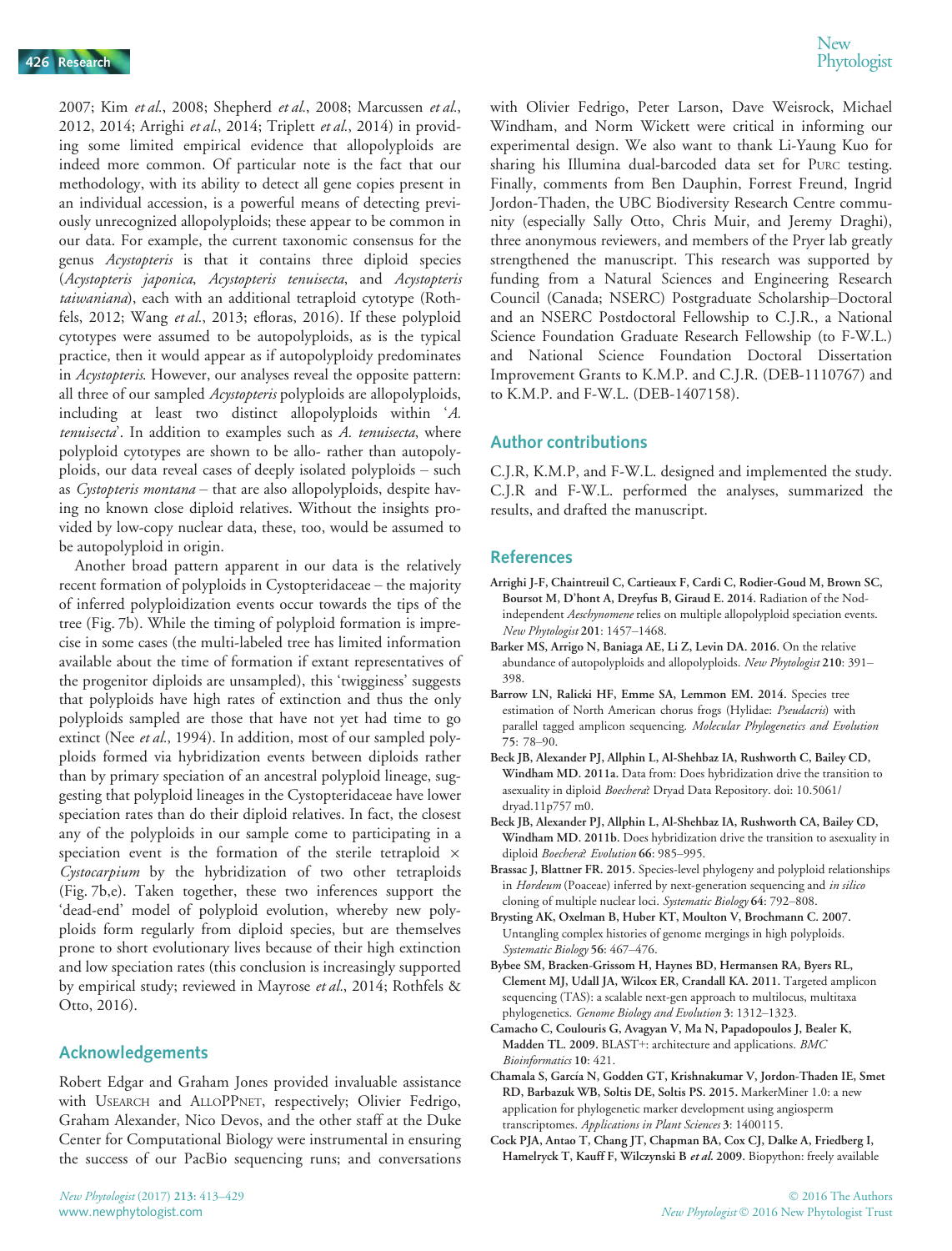Python tools for computational molecular biology and bioinformatics. Bioinformatics 25: 1422–1423.

- De Storme N, Mason A. 2014. Plant speciation through chromosome instability and ploidy change: cellular mechanisms, molecular factors and evolutionary relevance. Current Plant Biology 1: 10–33.
- Degnan JH, Rosenberg NA. 2009. Gene tree discordance, phylogenetic inference and the multispecies coalescent. Trends in Ecology & Evolution 24: 332-340.
- Doyle JD, Dickson EE. 1987. Preservation of plant samples for DNA restriction endonuclease analysis. Taxon 36: 715–722.
- Drummond AJ, Rambaut A. 2007. BEAST: Bayesian evolutionary analysis by sampling trees. BMC Evolutionary Biology 7: 214.
- Duarte JM, Wall PK, Edger PP, Landherr LL, Ma H, Pires JC, Leebens-Mack JH, dePamphilis CW. 2010. Identification of shared single copy nuclear genes in Arabidopsis, Populus, Vitis and Oryza and their phylogenetic utility across various taxonomic levels. BMC Evolutionary Biology 10: 1.
- Dufresne F, Stift M, Vergilino R, Mable BK. 2013. Recent progress and challenges in population genetics of polyploid organisms: an overview of current state-of-the-art molecular and statistical tools. Molecular Ecology 23: 40–69.
- Dyer RJ, Savolainen V, Schneider H. 2012. Apomixis and reticulate evolution in the Asplenium monanthes fern complex. Annals of Botany 110: 1515–1529.
- Eaton DAR. 2014. PyRAD: assembly of de novo RADseq loci for phylogenetic analyses. Bioinformatics 30: 1844–1849.
- Edgar RC. 2004. MUSCLE: multiple sequence alignment with high accuracy and high throughput. Nucleic Acids Research 32: 1792-1797.
- Edgar RC. 2010. Search and clustering orders of magnitude faster than BLAST. Bioinformatics 26: 2460–2461.
- Edgar RC, Haas BJ, Clemente JC, Quince C, Knight R. 2011. UCHIME improves sensitivity and speed of chimera detection. Bioinformatics 27: 2194– 2200
- efloras 2016. efloras. Cambridge, MA, USA: Missouri Botanical Garden, St Louis, MO & Harvard University Herbaria. [WWW document] URL <http://www.efloras.org> [accessed 1 April 2016].
- Eid J, Fehr A, Gray J, Luong K, Lyle J, Otto G, Peluso P, Rank D, Baybayan P, Bettman B et al. 2009. Real-time DNA sequencing from single polymerase molecules. Science 323: 133–138.
- Estep MC, McKain MR, Vela Diaz D, Zhong J, Hodge JG, Hodkinson TR, Layton DJ, Malcomber ST, Pasquet R, Kellogg EA. 2014. Allopolyploidy, diversification, and the Miocene grassland expansion. Proceedings of the National Academy of Sciences, USA 111: 15149–15154.
- Feng YJ, Liu Q-F, Chen MY, Liang D, Zhang P. 2016. Parallel tagged amplicon sequencing of relatively long PCR products using the Illumina HiSeq platform and transcriptome assembly. Molecular Ecology Resources 16: 91–102.
- Fichot EB, Norman RS. 2013. Microbial phylogenetic profiling with the Pacific Biosciences sequencing platform. Microbiome 1: 1–5.
- Fior S, Li M, Oxelman B, Viola R, Hodges SA, Ometto L, Varotto C. 2013. Spatiotemporal reconstruction of the Aquilegia rapid radiation through nextgeneration sequencing of rapidly evolving cpDNA regions. New Phytologist 198: 579–592.
- Flagel L, Wendel JF. 2009. Gene duplication and evolutionary novelty in plants. New Phytologist 183: 557–564.
- Gholami M, Bekele WA, Schondelmaier J, Snowdon RJ. 2012. A tailed PCR procedure for cost-effective, two-order multiplex sequencing of candidate genes in polyploid plants. Plant Biotechnology Journal 10: 635–645.
- Govindarajulu R, Hughes CE, Bailey CD. 2011. Phylogenetic and population genetic analyses of diploid Leucaena (Leguminosae; Mimosoideae) reveal cryptic species diversity and patterns of divergent allopatric speciation. American Journal of Botany 98: 2049–2063.
- Grant V. 1981. Plant speciation. New York, NY, USA: Columbia University Press.
- Griffin PC, Robin C, Hoffmann AA. 2011. A next-generation sequencing method for overcoming the multiple gene copy problem in polyploid phylogenetics, applied to Poa grasses. BMC Biology 9: 19.
- Grusz AL, Windham MD, Pryer KM. 2009. Deciphering the origins of apomictic polyploids in the *Cheilanthes yavapensis* complex (Pteridaceae). American Journal of Botany 96: 1636–1645.
- Hasegawa M, Kishino H, Yano T. 1985. Dating of the human–ape splitting by a molecular clock of mitochondrial DNA. Journal of Molecular Evolution 22: 160–174.
- Haufler CH, Windham MD. 1991. New species of North American Cystopteris and Polypodium, with comments on their reticulate relationships. American Fern Journal 81: 7–23.
- Husband BC, Baldwin SJ, Suda J. 2013. The incidence of polyploidy in natural plant populations: major patterns and evolutionary processes. In: Greilhuber J, Dolezel J, Wendel FJ, eds. Plant genome diversity. Vienna, Austria: Springer, 255–276.
- Ishikawa N, Yokoyama J, Tsukaya H. 2009. Molecular evidence of reticulate evolution in the subgenus Plantago (Plantaginaceae). American Journal of Botany 96: 1627–1635.
- Jones G. 2012. Manual for using AlloppNET, AlloppMUL on real data. MANUAL: 1–10. [WWW document] URL [www.indriid.com/goteborg/2012-02-14](http://www.indriid.com/goteborg/2012-02-14-manual-real-dat) [manual-real-data.pdf](http://www.indriid.com/goteborg/2012-02-14-manual-real-dat) [accessed 1 January 2014].
- Jones G, Sagitov S, Oxelman B. 2013. Statistical inference of allopolyploid species networks in the presence of incomplete lineage sorting. Systematic Biology 62: 467–478.
- Kim S-T, Sultan SE, Donoghue MJ. 2008. Allopolyploid speciation in Persicaria (Polygonaceae): insights from a low-copy nuclear region. Proceedings of the National Academy of Sciences, USA 105: 12370–12375.
- Larsen PA, Heilman AM, Yoder AD. 2014. The utility of PacBio circular consensus sequencing for characterizing complex gene families in non-model organisms. BMC Genomics 15: 720.
- Larsson A. 2010. abioscripts. [WWW document] URL [http://](http://ormbunkar.se/phylogeny/abioscripts/) [ormbunkar.se/phylogeny/abioscripts/](http://ormbunkar.se/phylogeny/abioscripts/) [accessed 1 January 2015].
- Larsson A. 2014. AliView: a fast and lightweight alignment viewer and editor for large data sets. Bioinformatics 30: 3276–3278.
- Li F-W, Rothfels CJ, Melkonian M, Villarreal JC, Stevenson DW, Graham SW, Wong GKS, Mathews S, Pryer KM. 2015. The origin and evolution of phototropins. Frontiers in Plant Science 6: 637.
- Li F-W, Villarreal JC, Kelly S, Rothfels CJ, Melkonian M, Frangedakis E, Ruhsam M, Sigel EM, Der JP, Pittermann J et al. 2014. Horizontal transfer of an adaptive chimeric photoreceptor from bryophytes to ferns. Proceedings of the National Academy of Sciences, USA 111: 6672–6677.
- Mable BK. 2013. Polyploids and hybrids in changing environments: winners or losers in the struggle for adaptation? Heredity 110: 95–96.
- Maddison WP, Knowles L. 2006. Inferring phylogeny despite incomplete lineage sorting. Systematic Biology 55: 21-30.
- Marcussen T, Heier L, Brysting AK, Oxelman B, Jakobsen KS. 2014. From gene trees to a dated allopolyploid network: insights from the angiosperm genus Viola (Violaceae). Systematic Biology 64: 84-101.
- Marcussen T, Jakobsen KS, Danihelka J, Ballard HE, Blaxland K, Brysting AK, Oxelman B. 2012. Inferring species networks from gene trees in highpolyploid North American and Hawaiian violets (Viola, Violaceae). Systematic Biology 61: 107–126.
- Martin M. 2011. Cutadapt removes adapter sequences from high-throughput sequencing reads. EMBnet Journal 17: 10-12.
- Martin SL, Husband BC. 2009. Influence of phylogeny and ploidy on species ranges of North American angiosperms. Journal of Ecology 97: 913–922.
- Mason-Gamer RJ. 2008. Allohexaploidy, introgression, and the complex phylogenetic history of Elymus repens (Poaceae). Molecular Phylogenetics and Evolution 47: 598–611.
- Mayrose I, Zhan SH, Rothfels CJ, Arrigo N, Barker MS, Rieseberg LH, Otto SP. 2014. Methods for studying polyploid diversification and the dead end hypothesis: a reply to Soltis et al. (2014). New Phytologist 206: 27-35.
- McCormack JE, Hird SM, Zellmer AJ, Carstens BC, Brumfield RT. 2013. Applications of next-generation sequencing to phylogeography and phylogenetics. Molecular Phylogenetics and Evolution 66: 526–538.
- Meseguer AS, Sanmartín I, Marcussen T, Pfeil BE. 2014. Utility of low-copy nuclear markers in phylogenetic reconstruction of Hypericum L. (Hypericaceae). Plant Systematics and Evolution 300: 1503–1514.
- Metzgar JS, Alverson ER, Chen S, Vaganov AV, Ickert-Bond SM. 2013. Diversification and reticulation in the circumboreal fern genus Cryptogramma. Molecular Phylogenetics and Evolution 67: 589–599.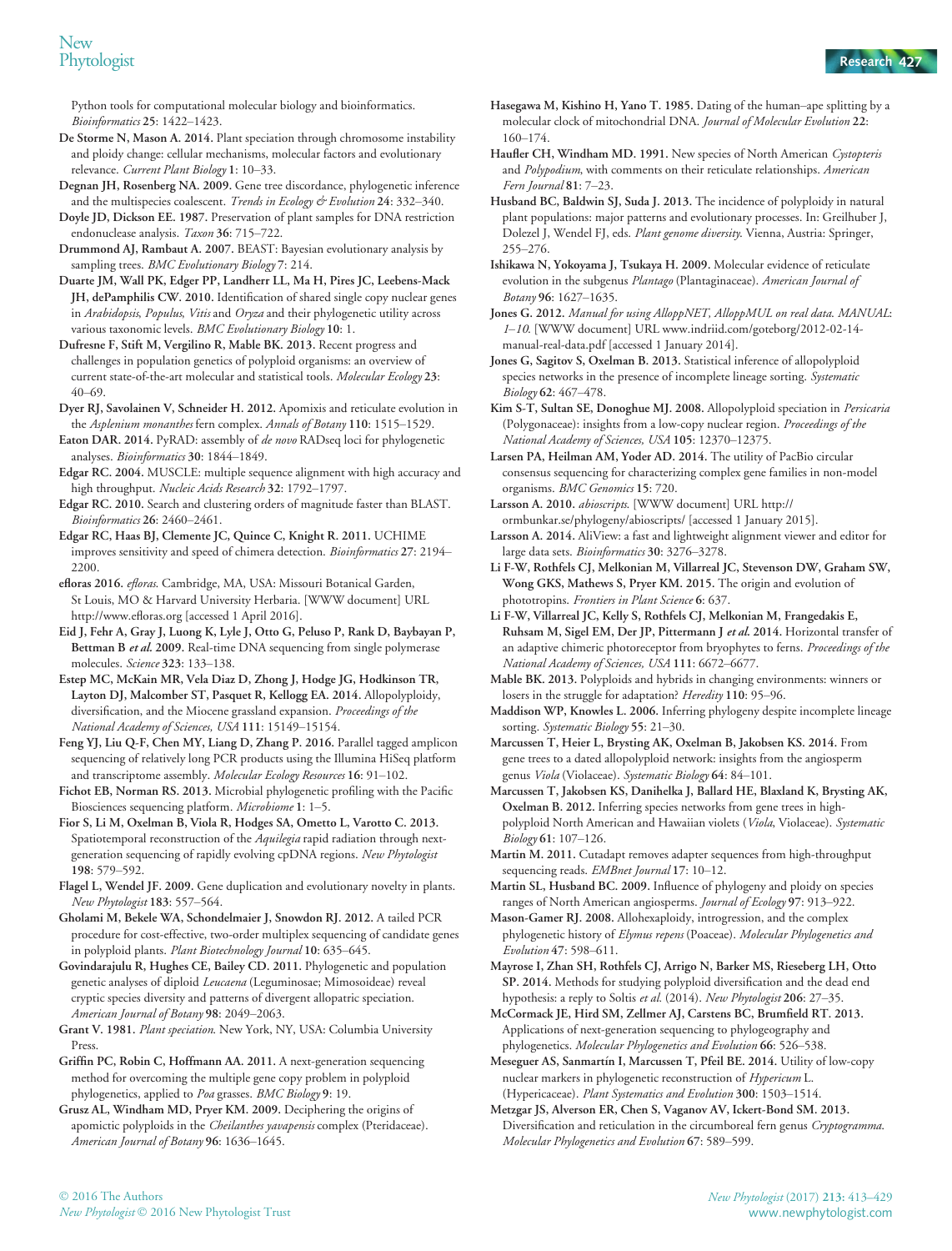Mickel JT. 1972. A "filmy fern" in the genus Cystopteris. American Fern Journal 62: 93–95.

- Miller MA, Pfeiffer W, Schwartz T 2010. Creating the CIPRES Science Gateway for inference of large phylogenetic trees. Proceedings of the Gateway Computing Environments Workshop (GCE). New Orleans, LA, USA: IEEE, 1–8.
- Minaya M, Díaz-Pérez A, Mason-Gamer R, Pimentel M, Catalán P. 2015. Evolution of the beta-amylase gene in the temperate grasses: non-purifying selection, recombination, semiparalogy, homeology and phylogenetic signal. Molecular Phylogenetics and Evolution 91: 68–85.
- Moore WS. 1995. Inferring phylogenies from mtDNA variation: mitochondrialgene trees versus nuclear-gene trees. Evolution 49: 718–726.

Nee S, Holmes EC, May RM, Harvey PH. 1994. Extinction rates can be estimated from molecular phylogenies. Philosophical Transactions of the Royal Society of London B 344: 77–82.

Nitta JH, Ebihara A, Ito M. 2011. Reticulate evolution in the Crepidomanes minutum species complex (Hymenophyllaceae). American Journal of Botany 98: 1782–1800.

O'Neill EM, Schwartz R, Bullock CT, Williams JS, Shaffer HB, Aguilar-Miguel X, Parra-Olea G, Weisrock DW. 2013. Parallel tagged amplicon sequencing reveals major lineages and phylogenetic structure in the North American tiger salamander (Ambystoma tigrinum) species complex. Molecular Ecology 22: 111-129.

- Otto SP. 2007. The evolutionary consequences of polyploidy. Cell 131: 452-462.
- Otto SP, Whitton J. 2000. Polyploid incidence and evolution. Annual Review of Genetics 34: 401–437.

Pacific Biosciences 2015. Revolutionize genomics with SMRT Sequencing. [WWW document] URL<http://pacificbiosciences.com/brochure> 1–9 [accessed 24 September 2015].

Pacific Biosciences 2016. Procedure checklist – amplicon template preparation and sequencing. [WWW document] URL [http://www.pacb.com/wp-content/](http://www.pacb.com/wp-content/uploads/Procedure-Checklist) [uploads/Procedure-Checklist-Amplicon-Template-Preparation-and-](http://www.pacb.com/wp-content/uploads/Procedure-Checklist)[Sequencing.pdf](http://www.pacb.com/wp-content/uploads/Procedure-Checklist) [accessed 1 February 2016].

Parisod C, Holderegger R, Brochmann C. 2010. Evolutionary consequences of autopolyploidy. New Phytologist 186: 5–17.

Popp M, Erixon P, Eggens F, Oxelman B. 2005. Origin and evolution of a circumpolar polyploid species complex in Silene (Caryophyllaceae) inferred from low copy nuclear RNA polymerase introns, rDNA, and chloroplast DNA. Systematic Botany 30: 302–313.

Popp M, Oxelman B. 2004. Evolution of a RNA polymerase gene family in Silene (Caryophyllaceae) – incomplete concerted evolution and topological congruence among paralogues. Systematic Biology 53: 914–932.

R Core Team 2013. R: a language and environment for statistical computing, v.3.0.1. Vienna, Austria: R Foundation for Statistical Computing.

Rambaut A, Suchard M, Drummond AJ. 2007. Tracer v1.6. [WWW document] URL<http://tree.bio.ed.ac.uk/software/tracer/> [accessed 1 April 2016].

Ramsey J, Ramsey TS. 2014. Ecological studies of polyploidy in the 100 years following its discovery. Philosophical Transactions of the Royal Society B: Biological Sciences 369: 20130352.

Ramsey J, Schemske DW. 2002. Neopolyploidy in flowering plants. Annual Review of Ecology and Systematics 33: 589–639.

Rauscher JT, Doyle JJ, Brown AHD. 2004. Multiple origins and nrDNA Internal Transcribed Spacer homeologue evolution in the Glycine tomentella (Leguminosae) allopolyploid complex. Genetics 166: 987–998.

Rothfels CJ. 2012. Phylogenetics of Cystopteridaceae: reticulation and divergence in a cosmopolitan fern family. PhD thesis, Duke University, Durham, NC, USA.

Rothfels CJ, Johnson AK, Hovenkamp PH, Swofford DL, Roskam HC, Fraser-Jenkins CR, Windham MD, Pryer KM. 2015. Natural hybridization between parental lineages that diverged approximately 60 million years ago. American Naturalist 185: 433–442.

Rothfels CJ, Johnson AK, Windham MD, Pryer KM. 2014. Low-copy nuclear data confirm rampant allopolyploidy in the Cystopteridaceae (Polypodiales). Taxon 63: 1026–1036.

Rothfels CJ, Larsson A, Li F-W, Sigel EM, Huiet L, Burge DO, Ruhsam M, Graham SW, Stevenson DW, Wong GK-S et al. 2013a. Transcriptomemining for single-copy nuclear markers in ferns. PLoS ONE 8: e76957.

Rothfels CJ, Otto SP. 2016. Polyploid speciation. In: Kliman RM, ed. Encyclopedia of evolutionary biology. Oxford, UK: Academic Press, 317–326.

- Rothfels CJ, Schuettpelz E. 2014. Accelerated rate of molecular evolution for vittarioid ferns is strong and not driven by selection. Systematic Biology 63: 31– 54.
- Rothfels CJ, Windham MD, Pryer KM. 2013b. A plastid phylogeny of the cosmopolitan fern family Cystopteridaceae (Polypodiopsida). Systematic Botany 38: 295–306.
- Sang T. 2002. Utility of low-copy nuclear gene sequences in plant phylogenetics. Critical Reviews in Biochemistry and Molecular Biology 37: 121–147.

Schuettpelz E, Grusz AL, Windham MD, Pryer KM. 2008. The utility of nuclear gapCp in resolving polyploid fern origins. Systematic Botany 33: 621-629.

Sessa EB, Zimmer EA, Givnish TJ. 2012. Unraveling reticulate evolution in North American Dryopteris (Dryopteridaceae). BMC Evolutionary Biology 12: 104.

Shepherd LD, Perrie LR, Brownsey PJ. 2008. Low-copy nuclear DNA sequences reveal a predominance of allopolyploids in a New Zealand Asplenium fern complex. Molecular Phylogenetics and Evolution 49: 240–248.

Sigel EM, Windham MD, Pryer KM. 2014. Evidence for reciprocal origins in Polypodium hesperium (Polypodiaceae): a fern model system for investigating how multiple origins shape allopolyploid genomes. American Journal of Botany 101: 1476–1485.

Small RL, Cronn RC, Wendel JF. 2004. Use of nuclear genes for phylogeny reconstruction in plants. Australian Systematic Botany 17: 145–170.

Smith TF, Waterman MS. 1981. Identification of common molecular subsequences. Journal of Molecular Biology 147: 195-197.

Soltis DE, Segovia-Salcedo MC, Jordon-Thaden I, Majure L, Miles NM, Mavrodiev EV, Mei W, Cortez MB, Soltis PS, Gitzendanner MA. 2014. Are polyploids really evolutionary dead-ends (again)? A critical reappraisal of Mayrose et al. (2011) New Phytologist 202: 1105–1117.

Soltis DE, Soltis PD, Schemske DW, Hancock JF, Thompson JN, Husband BC, Judd WS. 2007. Autopolyploidy in angiosperms: have we grossly underestimated the number of species? Taxon 56: 13–30.

- Stebbins GL Jr. 1947. Types of polyploids; their classification and significance. Advances in Genetics 1: 403–429.
- Swofford DL. 2002. PAUP\*: Phylogenetic analysis using parsimony (\* and other methods), v.4.0a147. Sunderland, MA, USA: Sinauer.

Travers KJ, Chin CS, Rank DR, Eid JS, Turner SW. 2010. A flexible and efficient template format for circular consensus sequencing and SNP detection. Nucleic Acids Research 38: e159.

Triplett JK, Clark LG, Fisher AE, Wen J. 2014. Independent allopolyploidization events preceded speciation in the temperate and tropical woody bamboos. New Phytologist 204: 66–73.

Tripp EA, Fatimah S, Darbyshire I, McDade LA. 2013. Origin of African Physacanthus (Acanthaceae) via wide hybridization. PLoS ONE 8: e55677.

Twyford AD, Ennos RA. 2011. Next-generation hybridization and introgression. Heredity 108: 179–189.

Uribe-Convers S, Settles ML, Tank DC. 2016. A phylogenomic approach based on PCR target enrichment and high throughput sequencing: resolving the diversity within the South American species of Bartsia L. (Orobanchaceae). PLoS One 11: e0148203.

Wang Z-R, Haufler CH, Pryer KM, Kato M. 2013. Cystopteridaceae. In: Wu ZY, Raven PH, Hong DY, eds. Flora of China. St Louis, MO, USA: Missouri Botanical Garden Press, 257–266.

Wei R, Zhang X-C. 2014. Rediscovery of Cystoathyrium chinense Ching (Cystopteridaceae): phylogenetic placement of the critically endangered fern species endemic to China. Journal of Systematics and Evolution 52: 450-457.

Weiss-Schneeweiss H, Blöch C, Turner B, Villaseñor JL, Stuessy TF, Schneeweiss GM. 2011. The promiscuous and the chaste: frequent allopolyploid speciation and its genomic consequences in American daisies (Melampodium sect. Melampodium; Asteraceae). Evolution 66: 211–228.

Wielstra B, Duijm E, Lagler P, Lammers Y, Meilink WRM, Ziermann JM, Arntzen JW. 2014. Parallel tagged amplicon sequencing of transcriptomebased genetic markers for *Triturus* newts with the Ion Torrent next-generation sequencing platform. Molecular Ecology Resources 14: 1080-1089.